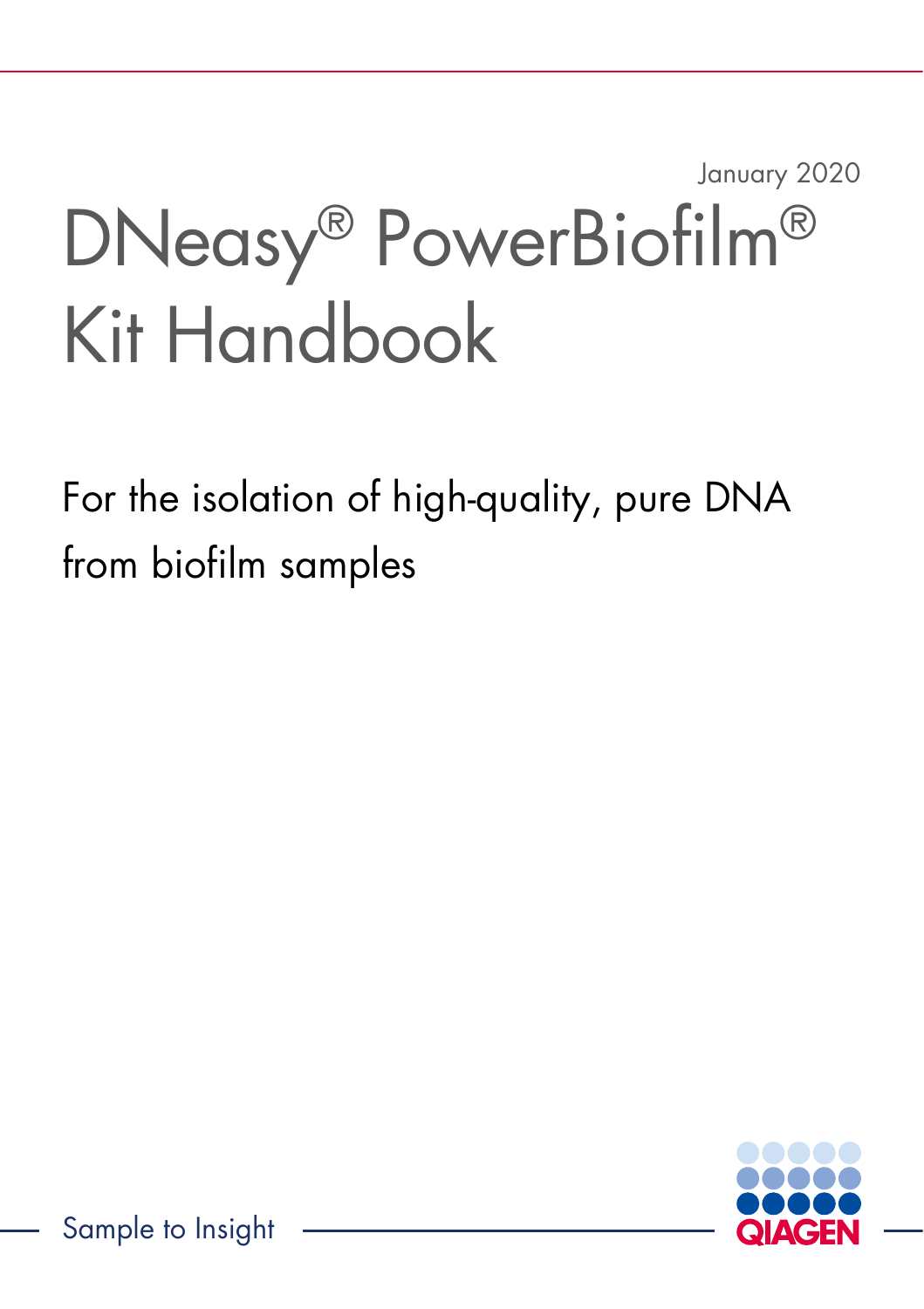### Contents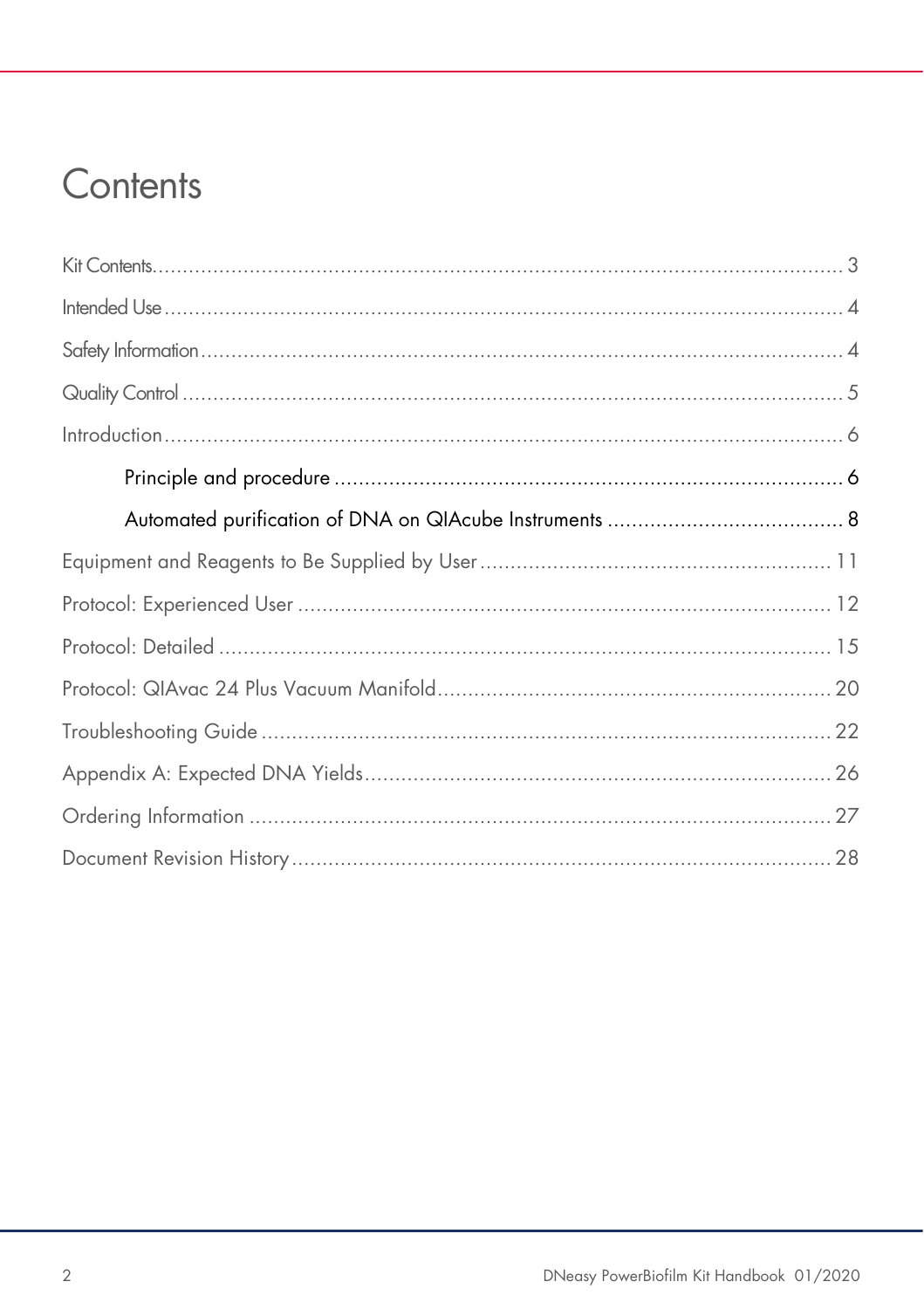### Kit Contents

| <b>DNeasy PowerBiofilm Kit</b> | (50)             |
|--------------------------------|------------------|
| Catalog no.                    | 24000-50         |
| Number of preps                | 50               |
| PowerBiofilm Bead Tubes        | 50               |
| <b>MB Spin Columns</b>         | 50               |
| Solution MBL                   | $25$ m           |
| Solution FB                    | $17$ ml          |
| Solution IRS                   | $15$ m           |
| Solution MR                    | 50 ml            |
| Solution PW                    | $2 \times 30$ ml |
| Ethanol                        | $2 \times 30$ ml |
| Solution EB                    | 9 <sub>m</sub>   |
| Collection Tubes (2 ml)        | $5 \times 50$    |
| Quick-Start Protocol           | 1                |

### Storage

The DNeasy PowerBiofilm Kit can be stored at room temperature (15–25°C) until the expiration date printed on the box label.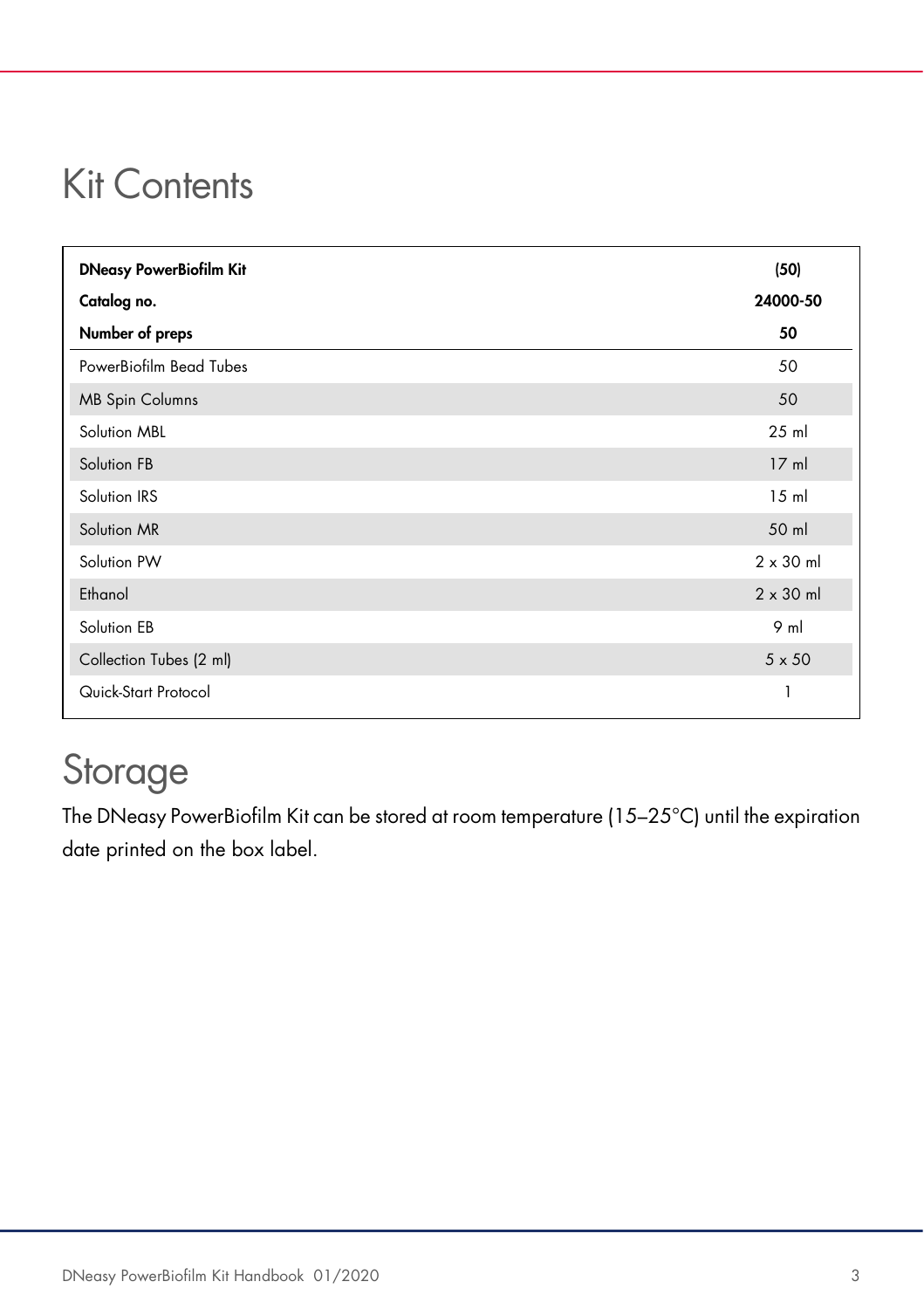### Intended Use

All DNeasy products are intended for molecular biology applications. These products are not intended for the diagnosis, prevention or treatment of a disease.

QIAcube® Connect is designed to perform fully automated purification of nucleic acids and proteins in molecular biology applications. The system is intended for use by professional users trained in molecular biological techniques and the operation of QIAcube Connect.

All due care and attention should be exercised in the handling of the products. We recommend all users of QIAGEN® products to adhere to the NIH guidelines that have been developed for recombinant DNA experiments, or to other applicable guidelines.

### Safety Information

When working with chemicals, always wear a suitable lab coat, disposable gloves and protective goggles. For more information, please consult the appropriate safety data sheets (SDSs). These are available online in convenient and compact PDF format at www.qiagen.com/safety where you can find, view and print the SDS for each QIAGEN kit and kit component.





DO NOT add bleach or acidic solutions directly to the sample preparation waste.

Solution FB, Solution MBL and Solution MR contain guanidine salts, which can form highly reactive compounds when combined with bleach. If liquid containing these buffers is spilt,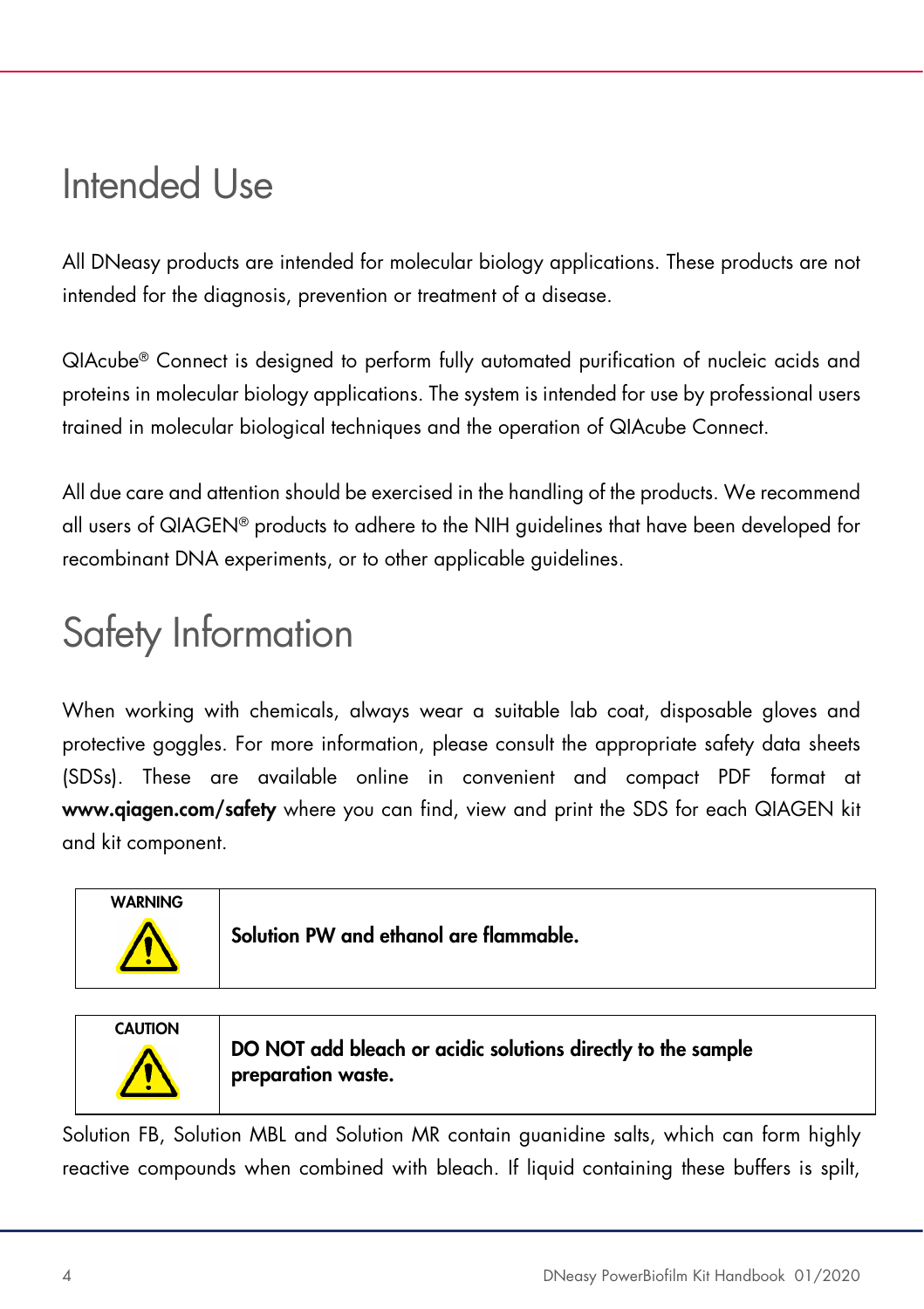clean with a suitable laboratory detergent and water. If the spilt liquid contains potentially infectious agents, clean the affected area first with laboratory detergent and water, and then with 1% (v/v) sodium hypochlorite.

## Quality Control

In accordance with QIAGEN's ISO-certified Quality Management System, each lot of DNeasy PowerBiofilm Kits is tested against predetermined specifications to ensure consistent product quality.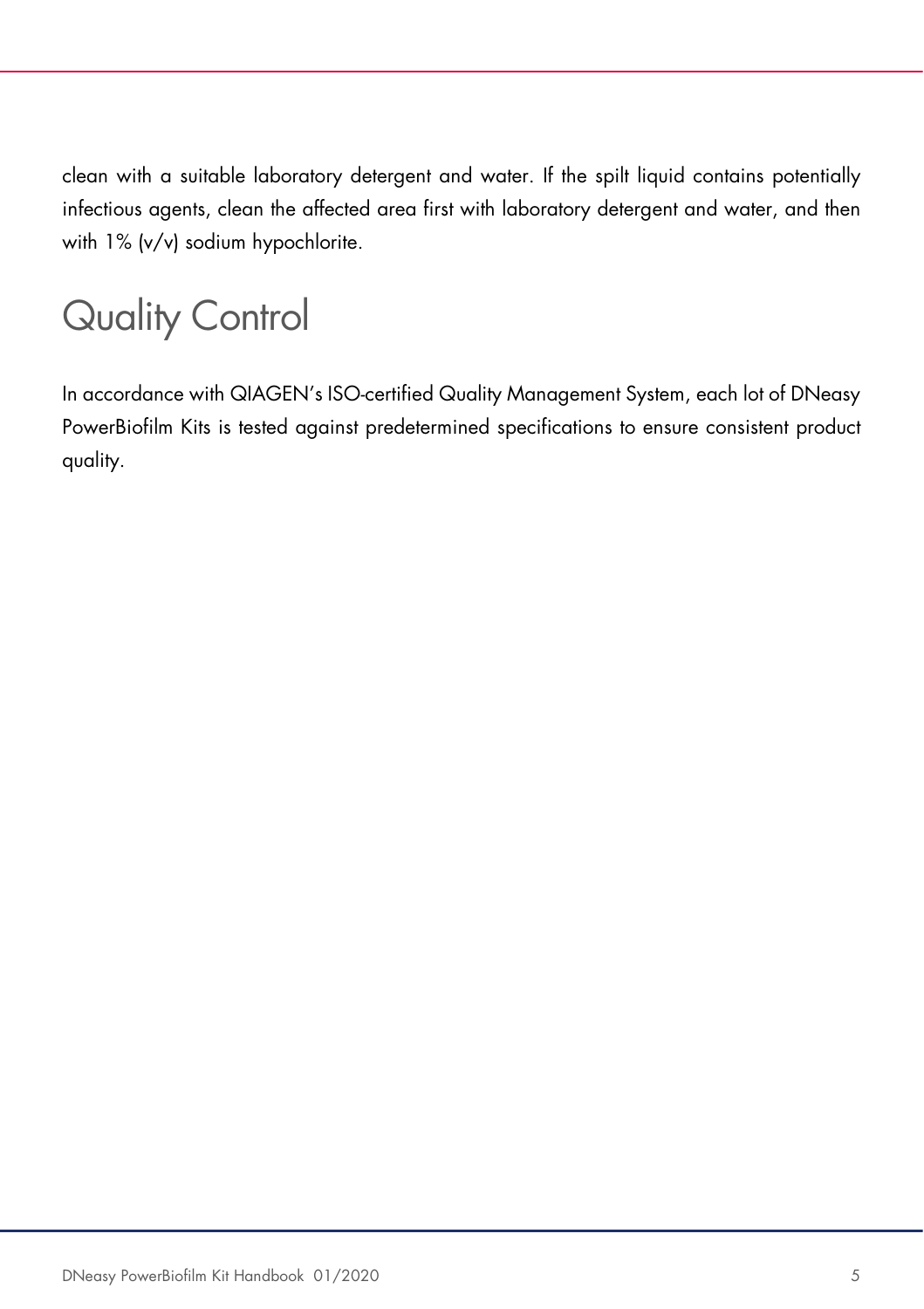### Introduction

The DNeasy PowerBiofilm Kit is the first of its kind and is designed for isolating high-quality DNA from all types of biofilm samples, including microbial mats. The novel bead tube mix and enhanced lysis buffers help dissolve polysaccharides and enable the lysis of organisms in even the most complex biofilm samples. The DNeasy PowerBiofilm Kit uses Inhibitor Removal Technology® (IRT) to yield inhibitor-free, purified DNA for use in downstream applications.

### Principle and procedure

Up to 0.20 g of sample material is added to a PowerBiofilm Bead Tube, which is then heated to activate lysis components that help dissolve polysaccharides. Lysis continues through either vortex-mixing or bead-beating, depending on user preference. Proteins and inhibitors are removed followed by precipitation of humic substances, polyphenolics and polysaccharides. Total genomic DNA is captured using a silica spin filter. Finally, high-quality DNA is washed and eluted from the spin filter membrane and is ready for use in downstream applications, including PCR and qPCR.

### Optimized for homogenization with the PowerLyzer® 24 Homogenizer

The DNeasy PowerBiofilm Kit may be used with a vortex or high velocity bead beater, such as the PowerLyzer 24 Homogenizer. The PowerLyzer 24 Homogenizer is suitable for fast homogenization of biofilm samples, including microbial mats.

The PowerLyzer 24 Homogenizer is a highly efficient bead beating system that allows for optimal DNA extraction from biofilms. The instrument's velocity and proprietary motion combine to provide the fastest homogenization time possible, minimizing the time spent processing samples. The programmable display allows for hands-free, walk-away extraction with up to ten cycles of bead beating for as long as 5 minutes per cycle. The DNeasy PowerBiofilm Kit provides PowerBiofilm Bead Tubes prefilled with glass and ceramic beads for homogenizing biofilm material for optimal DNA isolation.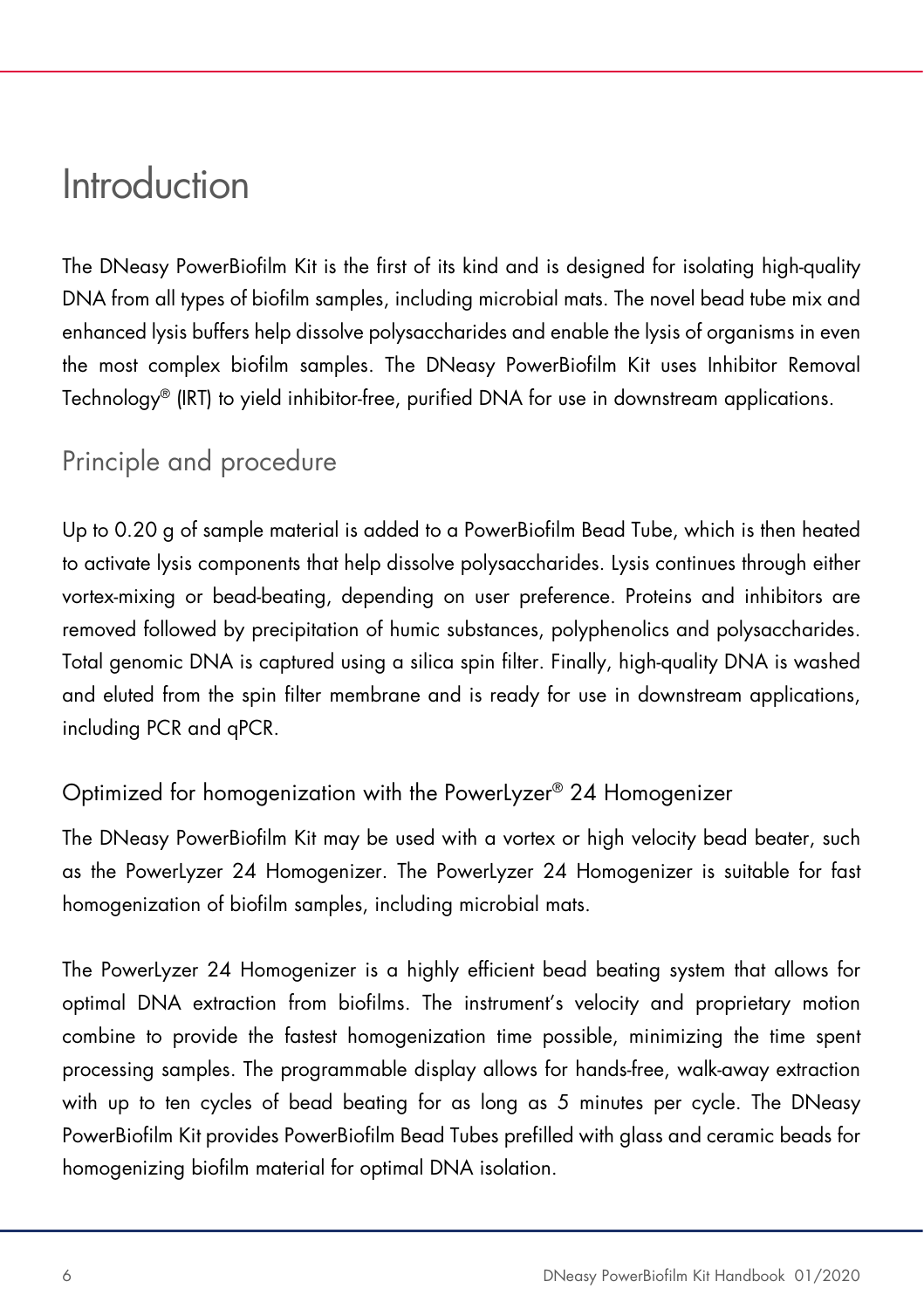### Using the DNeasy PowerBiofilm Kit with other homogenizers

To isolate DNA using the DNeasy PowerBiofilm Kit with FastPrep® or Precellys® homogenizers, use the conversion chart shown in Table 1 (below) to adapt your current protocol. However, due to the highly efficient motion of beads in the PowerLyzer 24 Homogenizer, fewer cycles are required to generate the same effect using it compared to other homogenizers. You may want to perform extractions using the PowerLyzer 24 Homogenizer at the equivalent speed and number of cycles as your current instrument and then compare the results to those obtained using less time or lower speeds to determine which settings give the best results.

| FastPrep 24<br>(m/s)     | Precellys 24<br>(rpm) |
|--------------------------|-----------------------|
| $\overline{4}$           | 5000                  |
| -                        | 5200                  |
|                          | 5400                  |
| 4.5                      | 5600                  |
| $\qquad \qquad -$        | 5800                  |
| -                        | 6000                  |
| 5                        | 6200                  |
| $\overline{\phantom{m}}$ | 6400                  |
|                          | 6600                  |
| 5.5                      | 6800                  |
|                          |                       |
|                          |                       |
| 6                        |                       |
|                          |                       |
|                          |                       |
| 6.5                      | -                     |
|                          |                       |

Table 1. Conversion chart to use the DNeasy PowerBiofilm Kit with FastPrep or Precellys homogenizers

Note: Settings equivalent to slower than 2500 rpm or faster than 4000 rpm on the PowerLyzer 24 Homogenizer are not obtainable with FastPrep or Precellys homogenizers.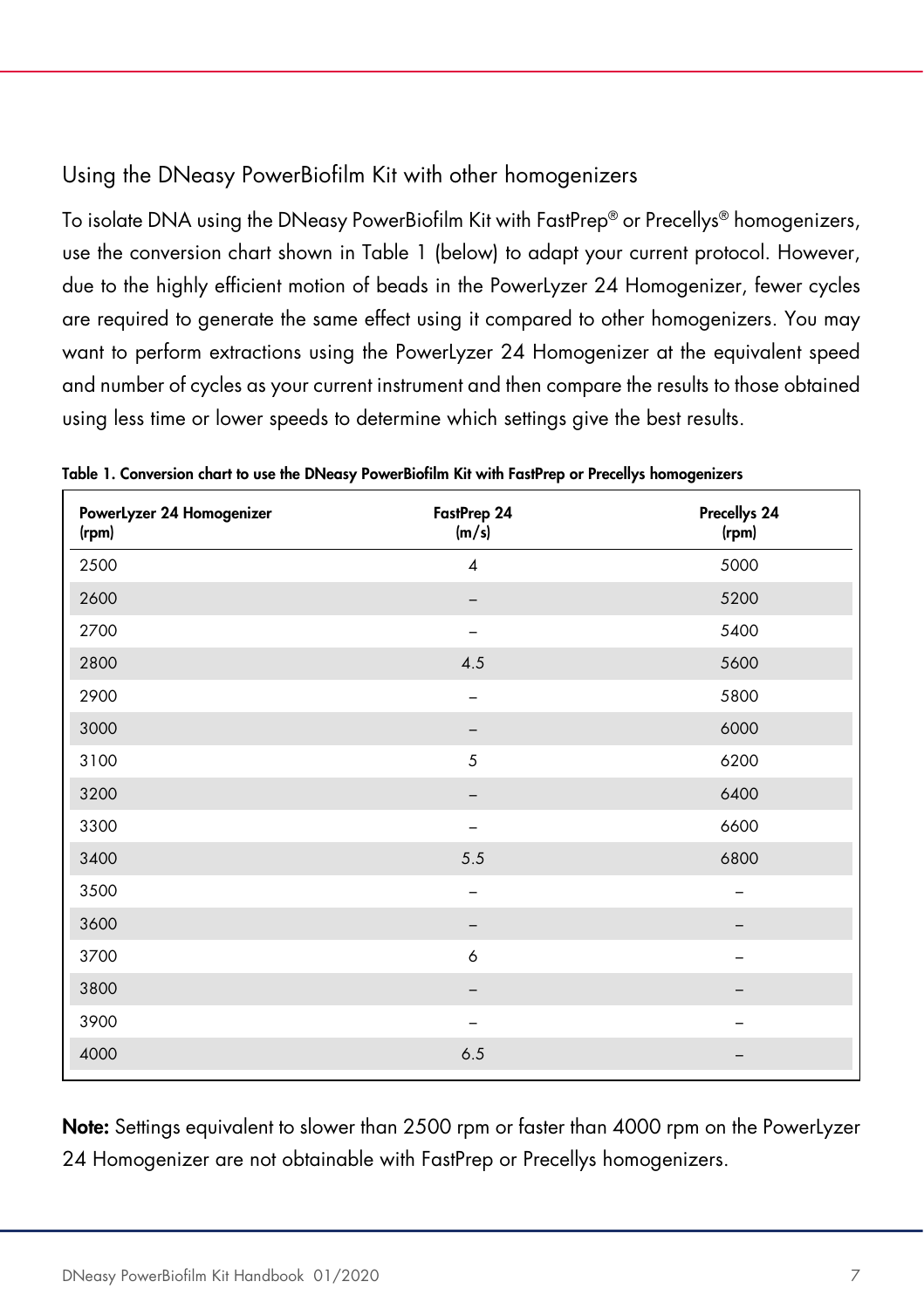### High-throughput options

We offer a vacuum-based protocol for faster processing of samples using the DNeasy PowerBiofilm Kit without centrifugation for the DNA-binding and column-washing steps. The QIAvac 24 Plus Manifold (cat. no. 19413) allows for processing of up to 24 MB Spin Column preps at a time.

### Automated purification of DNA on QIAcube Instruments

Purification of DNA can be fully automated on QIAcube Connect or the classic QIAcube. The innovative QIAcube instruments use advanced technology to process QIAGEN spin columns, enabling seamless integration of automated, low-throughput sample prep into your laboratory workflow. Sample preparation using QIAcube instruments follows the same steps as the manual procedure (i.e., lyse, bind, wash and elute), enabling you to continue using the DNeasy PowerBiofilm Kit for purification of high-quality DNA.

QIAcube instruments are preinstalled with protocols for purification of plasmid DNA, genomic DNA, RNA, viral nucleic acids and proteins, plus DNA and RNA cleanup. The range of protocols available is continually expanding, and additional QIAGEN protocols can be downloaded free of charge at www.qiagen.com/qiacubeprotocols.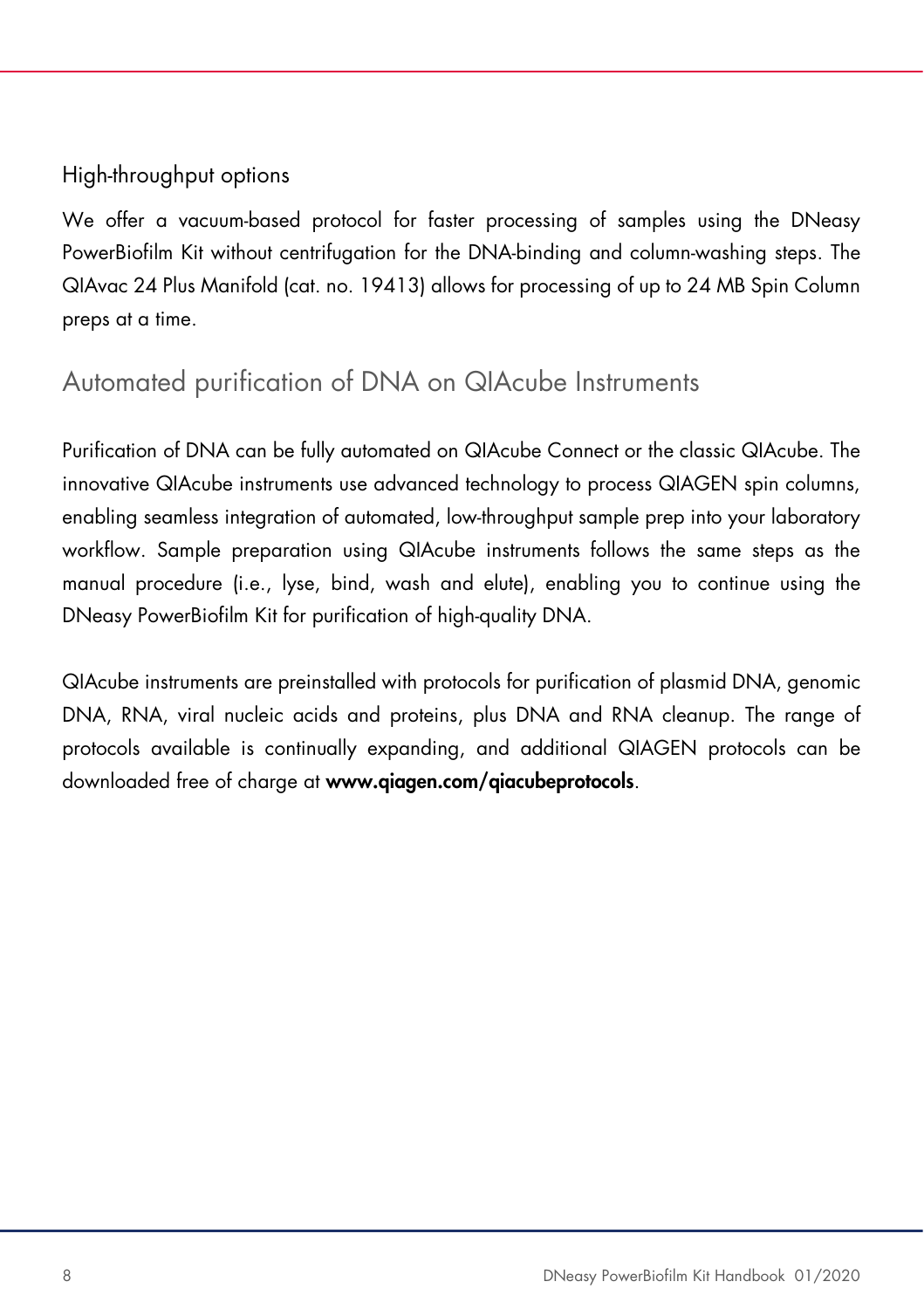

QIAcube Connect.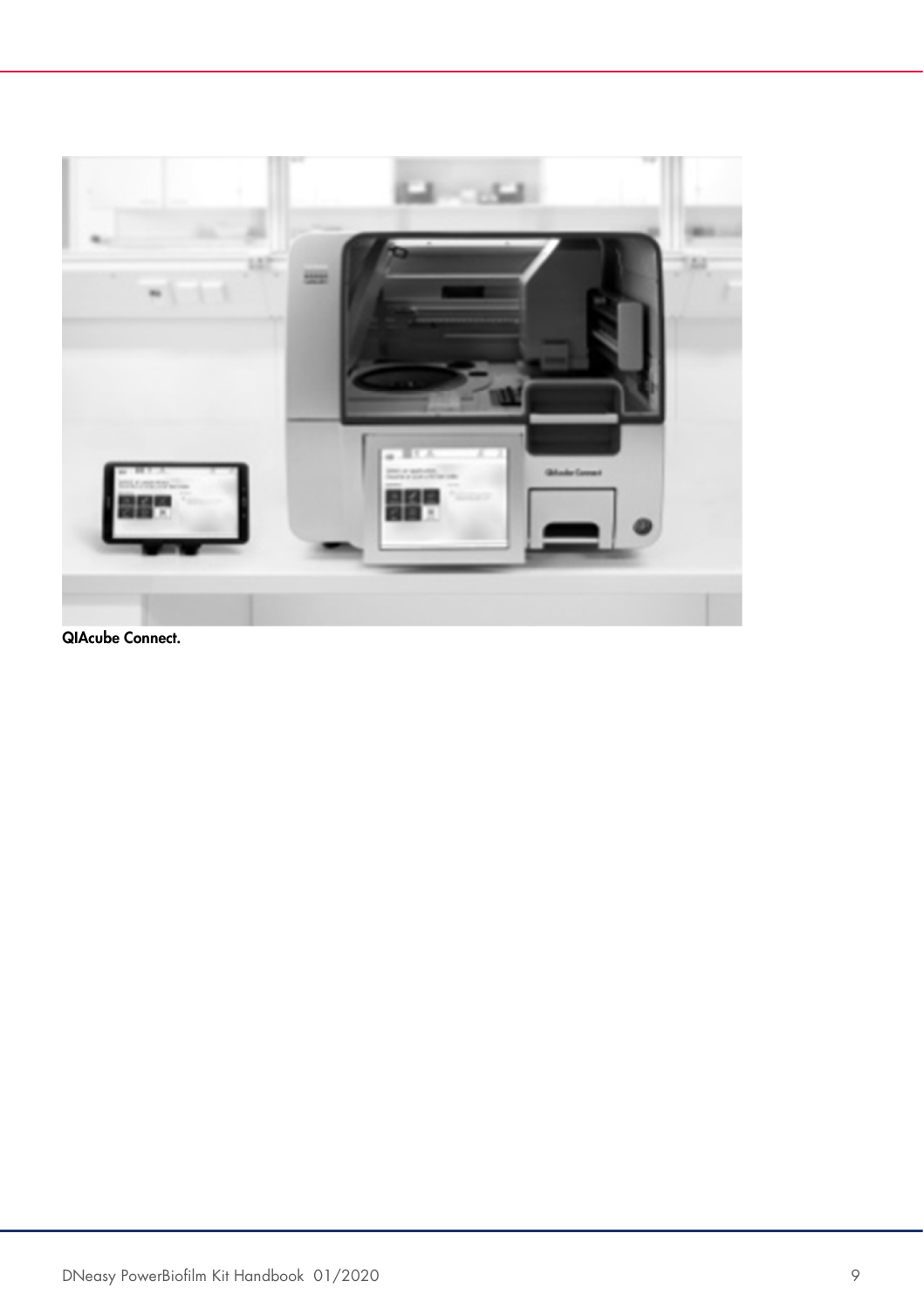

#### DNeasy PowerBiofilm Kit Procedure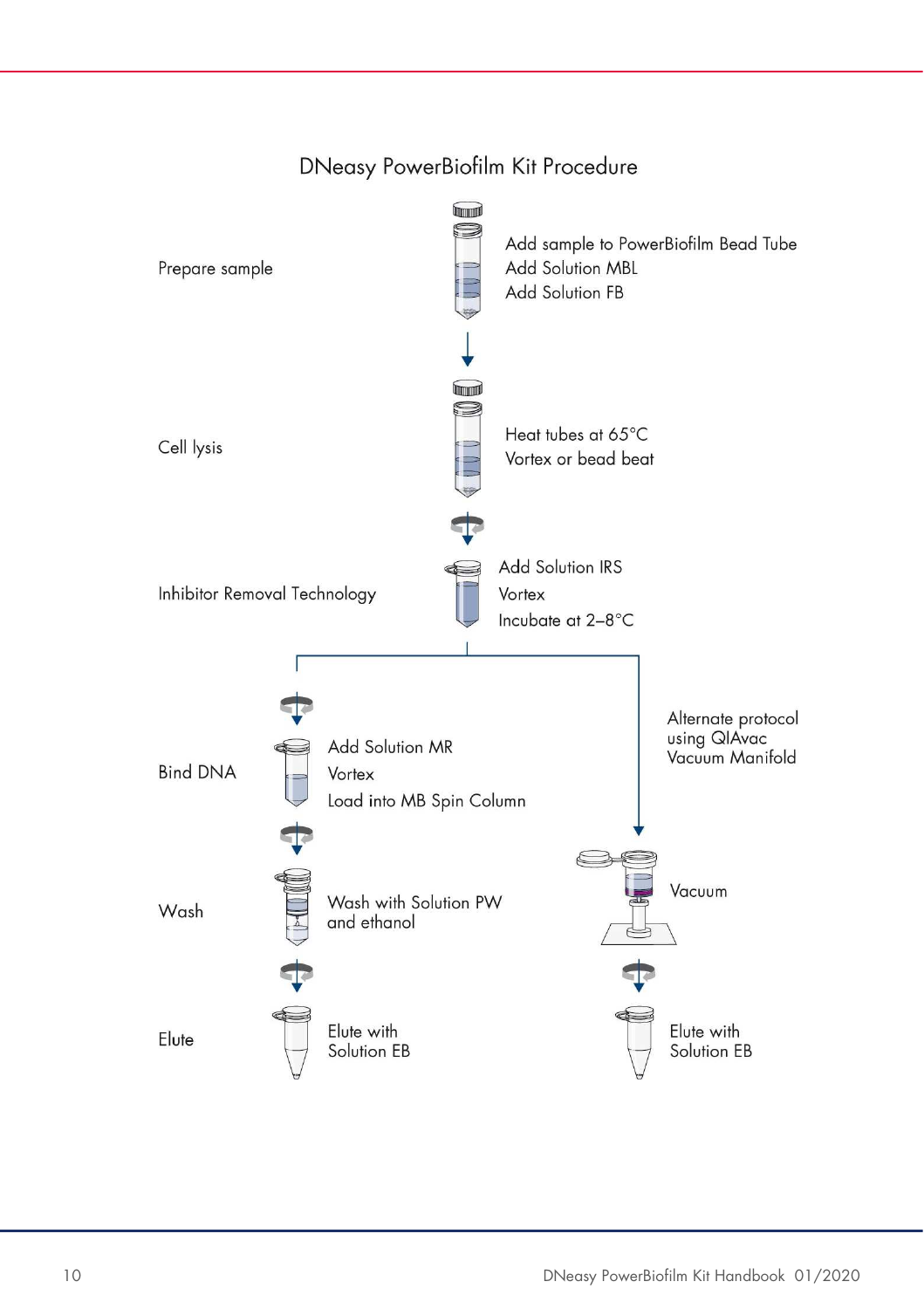### Equipment and Reagents to Be Supplied by User

When working with chemicals, always wear a suitable lab coat, disposable gloves and protective goggles. For more information, consult the appropriate safety data sheets (SDSs) available from the product supplier.

- Microcentrifuge (up to  $13,000 \times g$ )
- PowerLyzer 24 or another bead homogenizer
- Pipettor (100–1000 µl)
- Vortex-Genie<sup>®</sup> 2
- Vortex Adapter for vortexing 1.7 or 2 ml tubes (cat. no. 13000-V1-24)
- QIAvac 24 Plus Vacuum Manifold
- 100% ethanol (for QIAvac 24 Plus Vacuum Manifold protocol)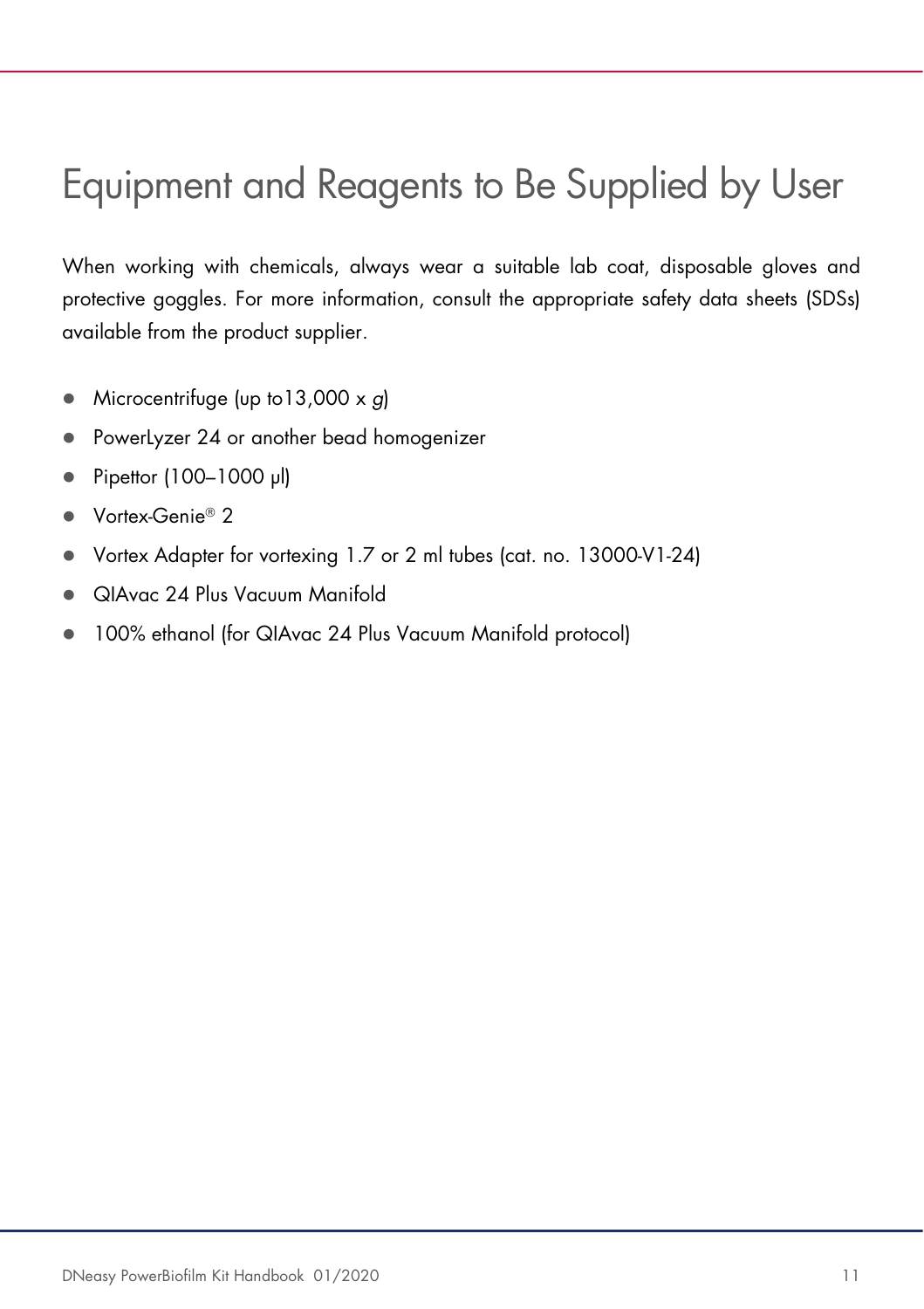### Protocol: Experienced User

#### Important points before starting

- Warm Solution MBL at 55°C for 5–10 min to dissolve precipitates prior to each use. Solution MBL should be used while still warm.
- If Solution MR has precipitated warm at  $55^{\circ}$ C for 5-10 minutes.
- Shake to mix Solution PW before use.
- Use only PowerBiofilm Bead Tubes with this kit.
- Perform all centrifugation steps at room temperature (15–25°C).

### Procedure

- 1. Weigh out 0.05–0.20 g of biofilm material and place into a 2 ml Collection Tube (provided). Centrifuge at  $13,000 \times q$  for 1 min. Remove excess liquid using a pipette tip. Note: Add less saturated samples (e.g., microbial mats) directly to the PowerBiofilm Bead Tube (For information on selecting the right amount of starting material, refer to the Troubleshooting Guide).
- 2. Resuspend the biofilm material in 350 µl of Solution MBL and transfer to the PowerBiofilm Bead Tube. For less saturated samples, add 350 µl of Solution MBL to the PowerBiofilm Bead Tube already containing the biofilm material.
- 3. Add 100 µl of Solution FB. Vortex briefly to mix.
- 4. Incubate the PowerBiofilm Bead Tube at 65°C for 5 min.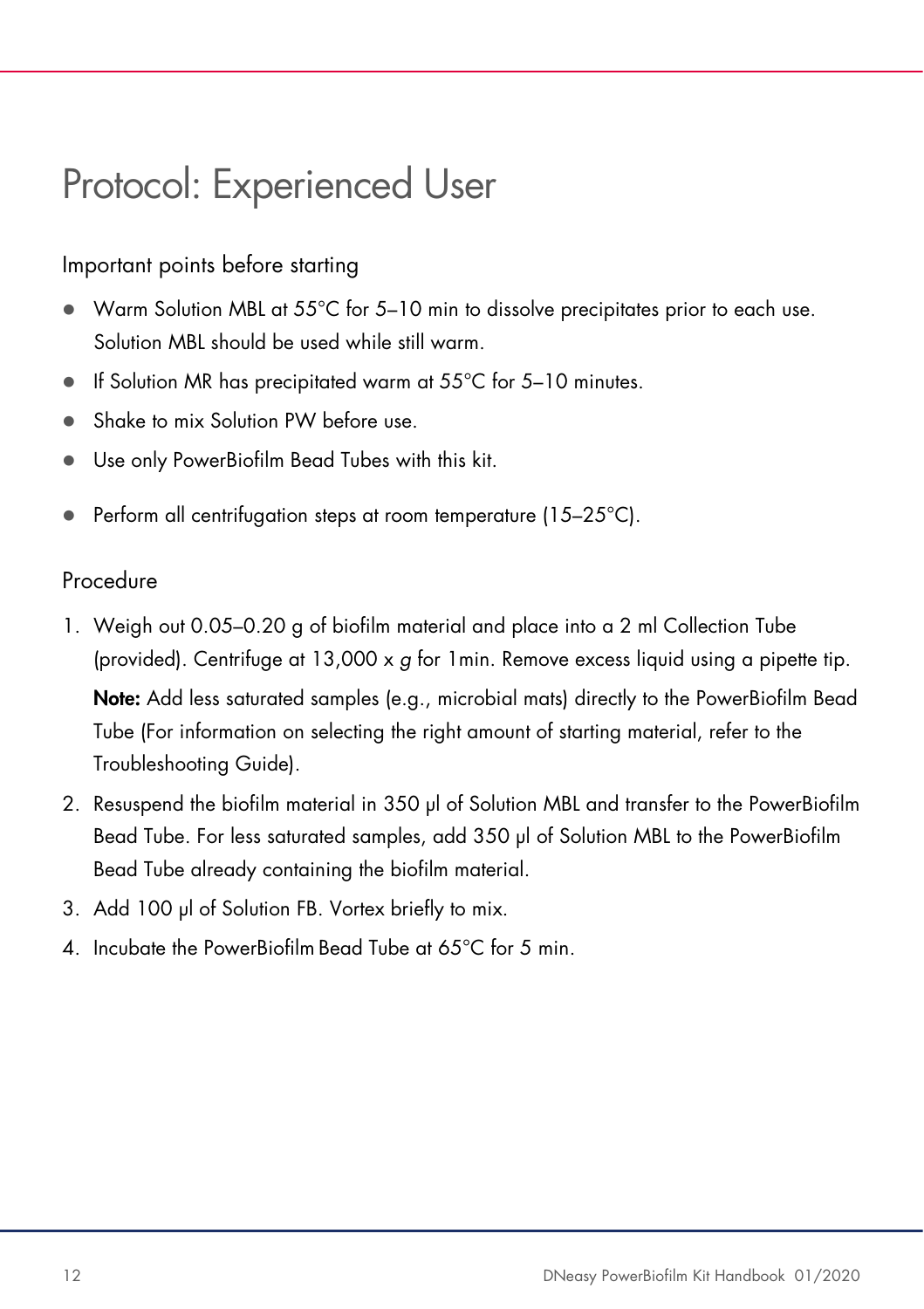5. Bead beat the sample following one of the methods described below:

#### A. PowerLyzer 24 Homogenizer

1. Identify each PowerBiofilm Bead Tube on **both** the cap and on the side.

2. Properly balance the Bead Tubes in the tube holder of the PowerLyzer 24 and homogenize for 1 cycle at 3200 rpm for 30 s.

3. Centrifuge the tube at 13,000  $\times$  a for 1 min. Transfer the supernatant to a new 2 ml Collection Tube (provided).

Note: Expect approximately 325–400 µl of supernatant depending on sample material. If the volume falls below this range, use less starting material.

#### B. Vortex Adapter

1. Secure the PowerBiofilm Bead Tube horizontally to a Vortex Adapter and vortex at maximum speed for 10 min.

**Note:** If using the 24-place Vortex Adapter for ≥12 preps, increase time by 5–10 min.

2. Centrifuge the tube at  $13,000 \times g$  for 1 min. Transfer the supernatant to a clean 2 ml Collection Tube (provided).

Note: Expect approximately 400–450 µl of supernatant depending on sample material. If the volume falls below this range, use less starting material.

6. Add 100 µl of Solution IRS and vortex briefly to mix. Incubate at 2–8°C for 5 min.

Note: Use 200 µl of Solution IRS if the sample is known to contain excessive amounts of inhibitors or the supernatant is very darkly colored. Refer to the Troubleshooting Guide.

- 7. Centrifuge the tube at 13,000 x g for 1 min.
- 8. Avoiding the pellet, transfer all of the supernatant to a 2 ml Collection Tube (provided). Note: Expect approximately 375–450 µl in volume depending on sample material.
- 9. Add 900 µl of Solution MR and vortex briefly to mix.
- 10.Load 650 µl of supernatant onto a MB Spin Column and centrifuge at 13,000 x g for
	- 1 min. Discard the flow-through and repeat until all the supernatant has been processed.
- 11.Place the MB Spin Column into a clean 2 ml Collection Tube (provided).
- 12. Add 650 µl of Solution PW and centrifuge at  $13,000 \times g$  for 1 min.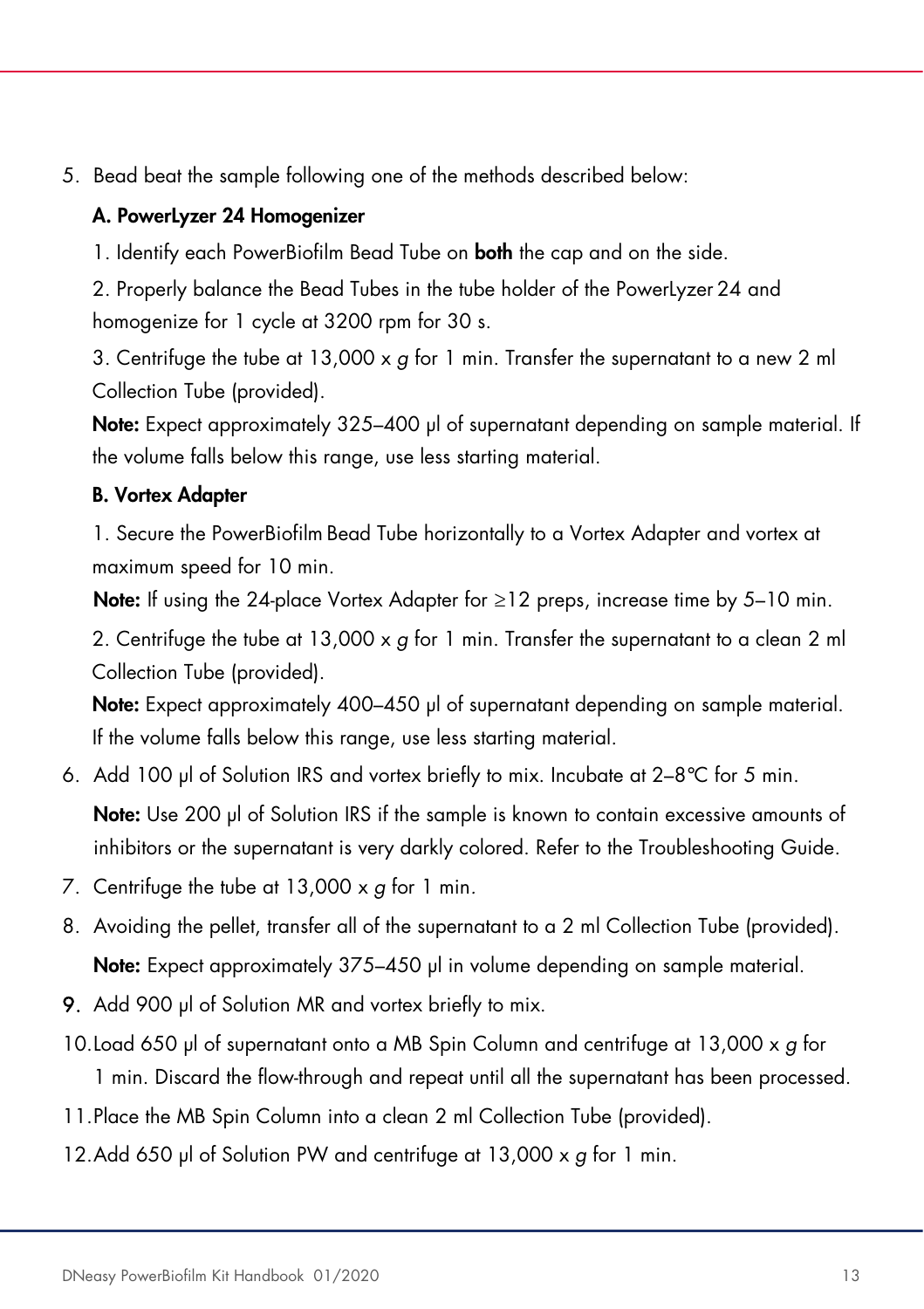- 13. Discard the flow-through and add 650 µl of ethanol (provided) and centrifuge at 13,000 x g for 1 min.
- 14. Discard the flow-through and centrifuge again at  $13,000 \times g$  for 2 min.
- 15.Place the MB Spin Column into a clean 2 ml Collection Tube (provided).
- 16.Add 100 µl of Solution EB to the center of the white filter membrane.
- 17. Centrifuge at 13,000  $\times$  g for 1 min.
- 18.Discard the MB Spin Column. The DNA is now ready for downstream applications.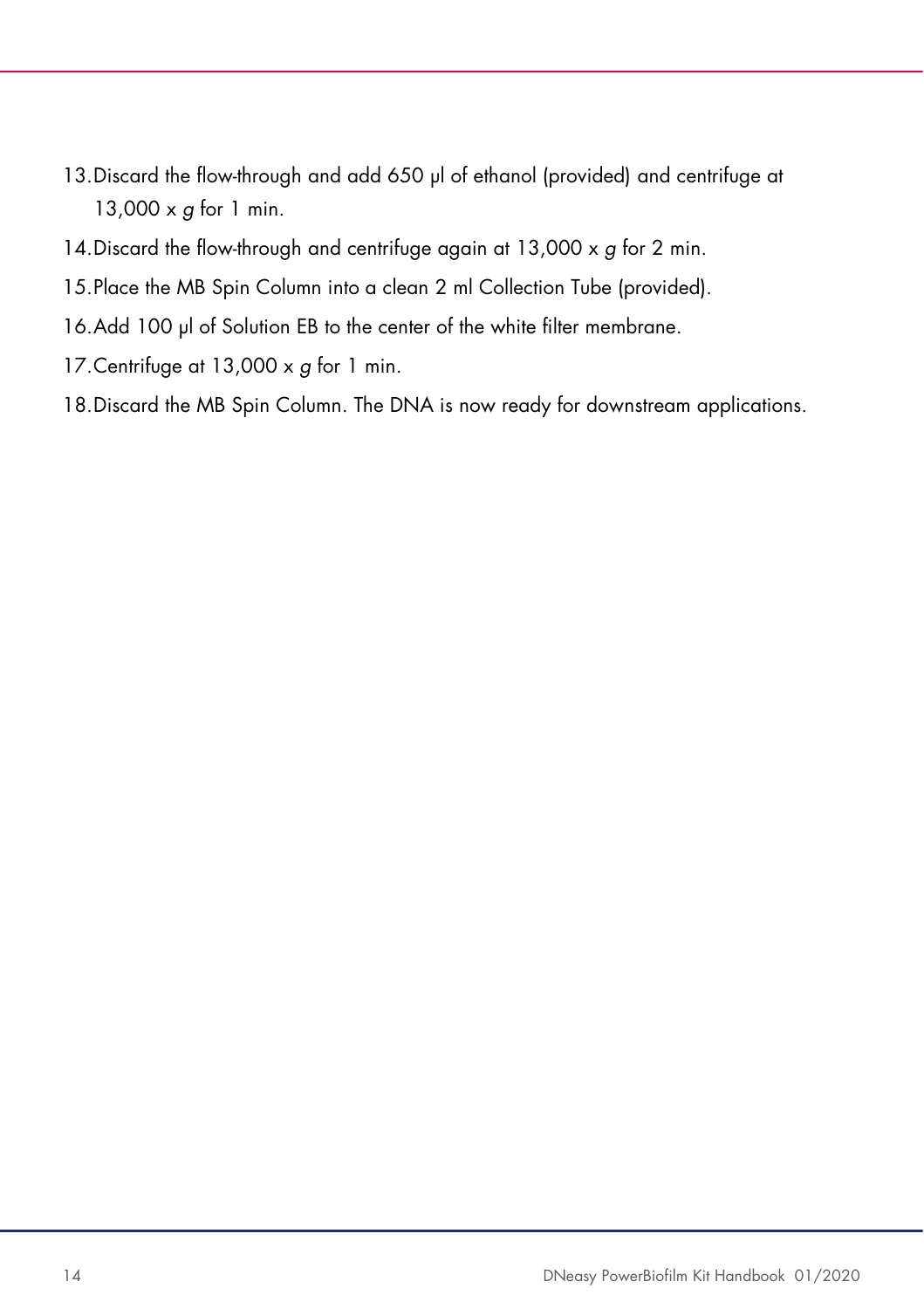### Protocol: Detailed

#### Important points before starting

- Warm Solution MBL at 55°C for 5–10 min to dissolve precipitates prior to each use. Solution MBL should be used while still warm.
- If Solution MR has precipitated warm at  $55^{\circ}$ C for 5-10 minutes.
- Shake to mix Solution PW before use.
- Use only PowerBiofilm Bead Tubes with this kit.
- Perform all centrifugation steps at room temperature (15–25°C).

### Procedure

1. Weigh out 0.05–0.20 g of biofilm material and place into a 2 ml Collection Tube (provided). Centrifuge at  $13,000 \times q$  for 1 min. Remove excess liquid using a pipette tip. Note: Add less saturated samples (e.g., microbial mats) directly to the PowerBiofilm Bead Tube (For information on selecting the right amount of starting material, refer to the Troubleshooting Guide).

Note: Biofilm samples will vary in their moisture content. It is important to remove residual liquid to prevent dilution of the lysis components, which could result in reduced DNA yield. Some biofilm samples, such as microbial mats, may be added directly to the PowerBiofilm Bead Tube without an initial centrifugation step.

2. Resuspend the biofilm material in 350 µl of Solution MBL and transfer to the PowerBiofilm Bead Tube. For less saturated samples, add 350 µl of Solution MBL to the PowerBiofilm Bead Tube already containing the biofilm material.

Note: Solution MBL contains Inhibitor Removal Technology (IRT). It is a strong lysing reagent that includes a detergent to help break cell walls and stabilize and protect DNA from degradation. When cold, Solution MBL will form a white precipitate in the bottle. Heating to 55°C will dissolve the components without harm. Solution MBL should be used while it is still warm.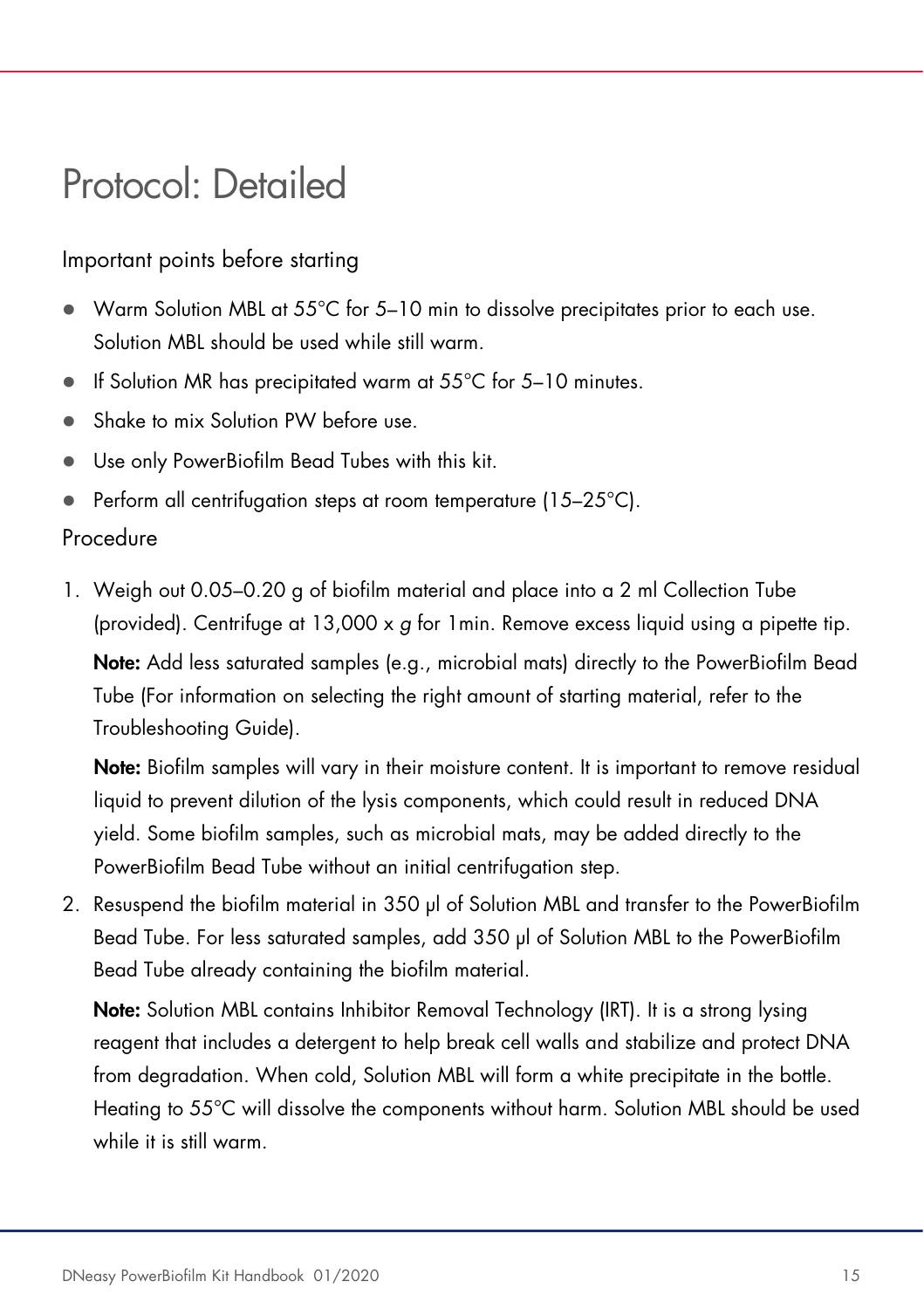3. Add 100 µl of Solution FB. Vortex briefly to mix.

Note: Solution FB contains a chaotropic agent that aids in lysis. Solution FB also stabilizes and protects DNA integrity.

4. Incubate the PowerBiofilm Bead Tube at 65°C for 5 min.

Note: Lysis components are heat-activated to aid in the breakdown of extracellular polymeric substances (EPS).

5. Bead beat the sample following one of the methods described below:

Note: Dissolution of the biofilm matrix and lysis of microbial cells occurs through a combination of chemical (lysis buffers) and mechanical (bead beating) lysis conditions. The resulting cell debris is pelleted along the side of the tube while DNA remains in the supernatant. This step is important for the removal of contaminating non-DNA organic and inorganic matter that may reduce DNA purity and inhibit downstream applications.

#### A. PowerLyzer 24 Homogenizer

1. Identify each PowerBiofilm Bead Tube on **both** the cap and on the side.

Note: The high energies of the PowerLyzer 24 Homogenizer may lead to marring of labels on the tops of the PowerBiofilm Tube caps. Therefore, we recommend marking the sides of the PowerBiofilm Bead Tubes, as well as the caps, to ensure proper sample identification.

2. Properly balance the Bead Tubes in the tube holder of the PowerLyzer 24 and homogenize for 1 cycle at 3200 rpm for 30 s.

3. Centrifuge the tube at  $13,000 \times g$  for 1 min. Transfer the supernatant to a new 2 ml Collection Tube (provided).

Note: Expect approximately 325–400 µl of supernatant depending on sample material. If the volume falls below this range, use less starting material.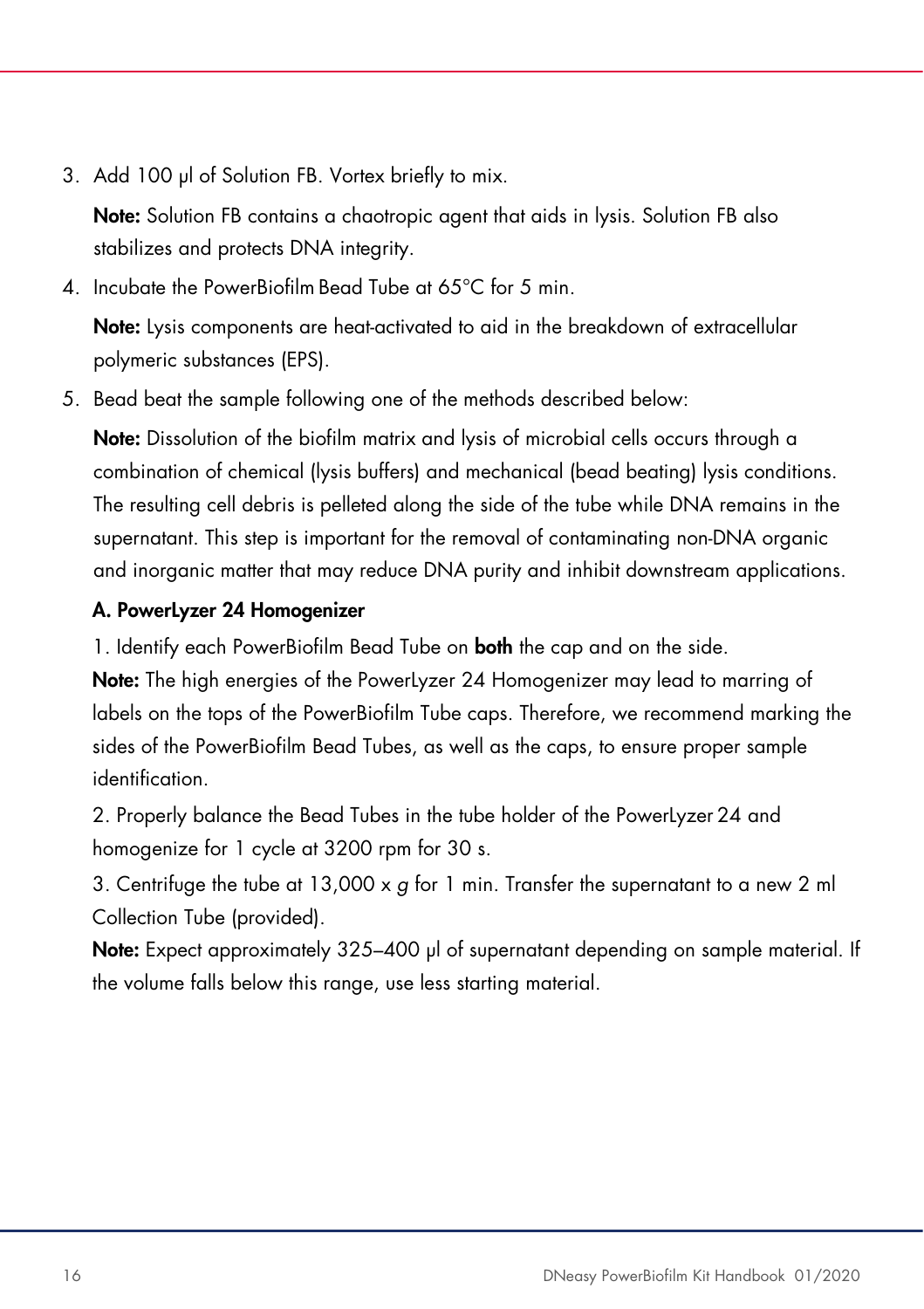#### B. Vortex Adapter

1. Secure the PowerBiofilm Bead Tube horizontally to a Vortex Adapter and vortex at maximum speed for 10 min.

**Note:** If using the 24 place Vortex Adapter for ≥12 preps, increase time by 5–10 min.

2. Centrifuge the tube at  $13,000 \times g$  for 1 min. Transfer the supernatant to a clean 2 ml Collection Tube (provided).

Note: Expect approximately 400–450 µl of supernatant depending on sample material. If the volume falls below this range, use less starting material.

6. Add 100 µl of Solution IRS and vortex briefly to mix. Incubate at 2–8°C for 5 min.

Note: Use 200 µl of Solution IRS if the sample is known to contain excessive amounts of inhibitors or the supernatant is very darkly colored. Refer to the Troubleshooting Guide.

Note: Solution IRS contains IRT and is a second reagent that removes non-DNA organic and inorganic material, including humic acid, cell debris, polyphenolics, polysaccharides and proteins. The system works by using changes in pH to precipitate large insoluble macromolecules. Nucleic acids do not precipitate and are cleared of inhibitors. It is important to remove contaminating organic and inorganic matter that may reduce DNA purity and inhibit downstream applications.

- 7. Centrifuge the tube at  $13,000 \times g$  for 1 min.
- 8. Avoiding the pellet, transfer all of the supernatant to a 2 ml Collection Tube (provided). Note: Expect approximately 375–450 µl in volume depending on sample material. Note: The pellet at this point contains additional non-DNA organic and inorganic material. For best DNA yields and quality, avoid transferring any of the pellet.
- 9. Add 900 µl of Solution MR and vortex briefly to mix.

Note: Solution MR is a highly concentrated salt solution. DNA binds tightly to silica at high salt concentrations, and Solution MR adjusts the salt concentration of the DNA solution to allow binding of DNA, but not non-DNA organic and inorganic material that may still be present at low levels, to the MB Spin Column filter membrane.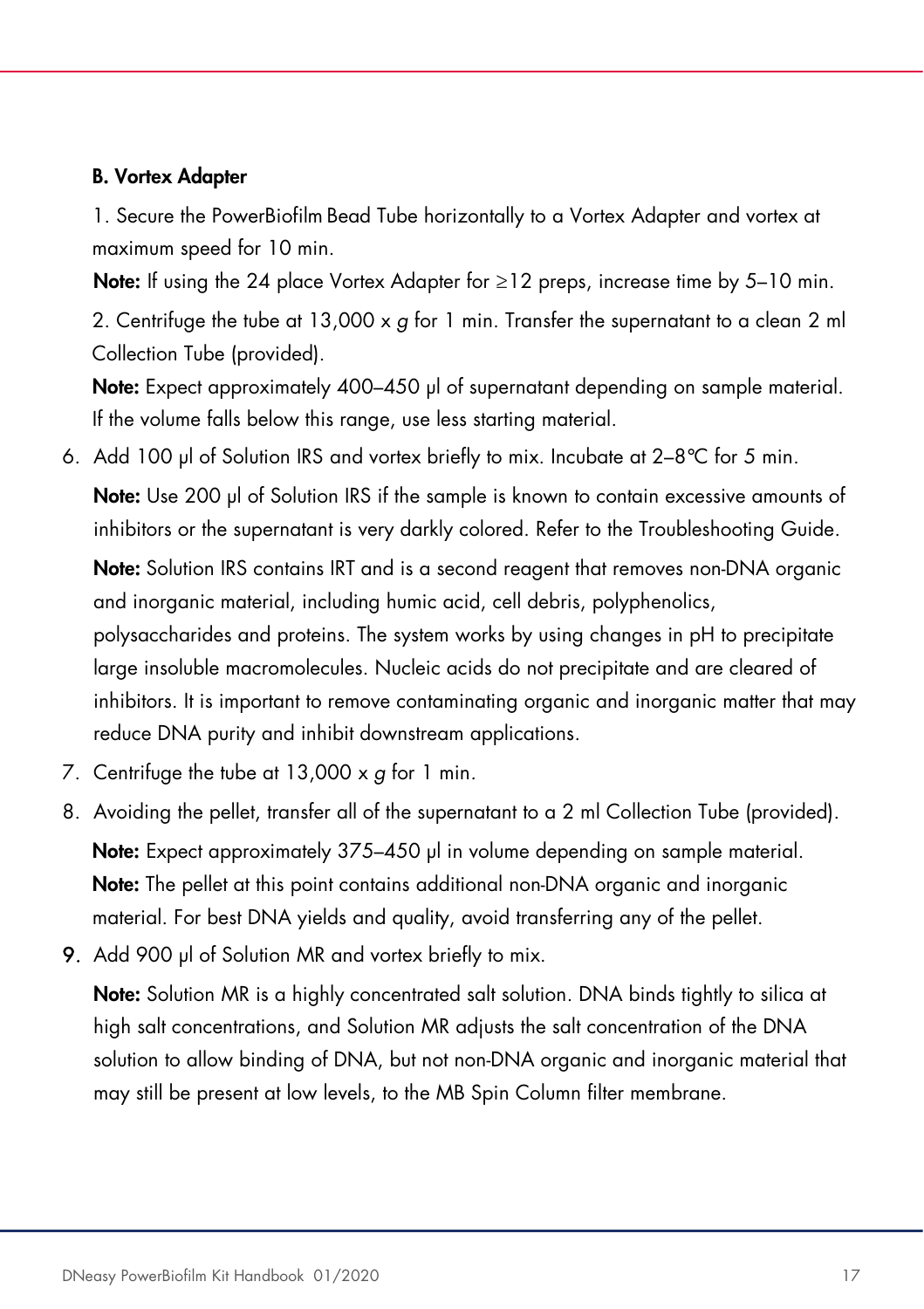- 10.Load 650 µl of supernatant onto a MB Spin Column and centrifuge at 13,000 x g for 1 min. Discard the flow-through and repeat until all the supernatant has been processed. Note: DNA is selectively bound to the silica membrane in the MB Spin Column while the flow-through containing non-DNA components is discarded.
- 11.Place the MB Spin Column into a clean 2 ml Collection Tube (provided).

Note: Due to the high concentration of salt in Solution MR, it is important to place the MB Spin Column into a clean 2 ml Collection Tube to aid in the subsequent wash steps and improve DNA purity and yield.

12.Add 650 µl of Solution PW and centrifuge at  $13,000 \times g$  for 1 min.

Note: Solution PW is an alcohol-based wash solution used to further clean the DNA that is bound to the MB Spin Column filter membrane. Solution PW removes residual salt and other contaminants while allowing the DNA to stay bound to the MB Spin Column.

13.Discard the flow-through and add 650 µl of ethanol (provided) and centrifuge at 13,000 x g for 1 min.

Note: Ethanol ensures complete removal of Solution PW, which results in higher DNA purity and yield.

14. Discard the flow-through and centrifuge again at  $13,000 \times g$  for 2 min.

Note: The second spin removes residual ethanol. It is critical to remove all traces of ethanol because it can interfere with downstream DNA applications.

15.Place the MB Spin Column into a clean 2 ml Collection Tube (provided).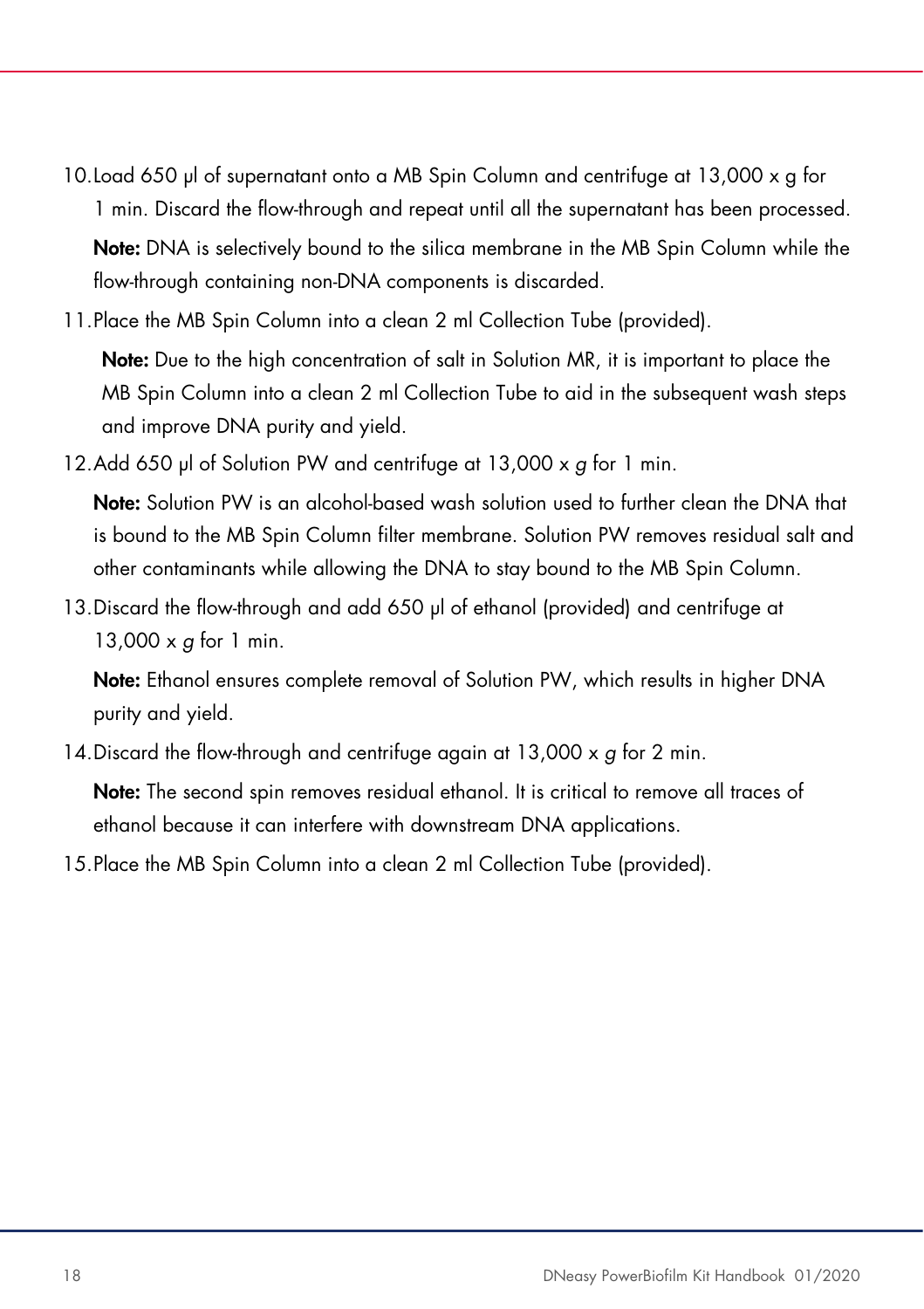16.Add 100 µl of Solution EB to the center of the white filter membrane.

Note: Placing Solution EB in the center of the small white membrane will make sure the entire membrane is wet. This will result in a more efficient and complete release of DNA from the MB Spin Column filter membrane. As Solution EB passes through the MB Spin Column membrane, DNA that was bound in the presence of high salt is selectively released. Alternatively, sterile DNA-Free PCR-Grade Water (cat. no. 17000-10) may be used to elute DNA at this step. Solution EB contains no EDTA; if DNA degradation is a concern, sterile TE may also be used instead of Solution EB.

17. Centrifuge at 13,000  $\times$  g for 1 min.

18.Discard the MB Spin Column. The DNA is now ready for downstream applications.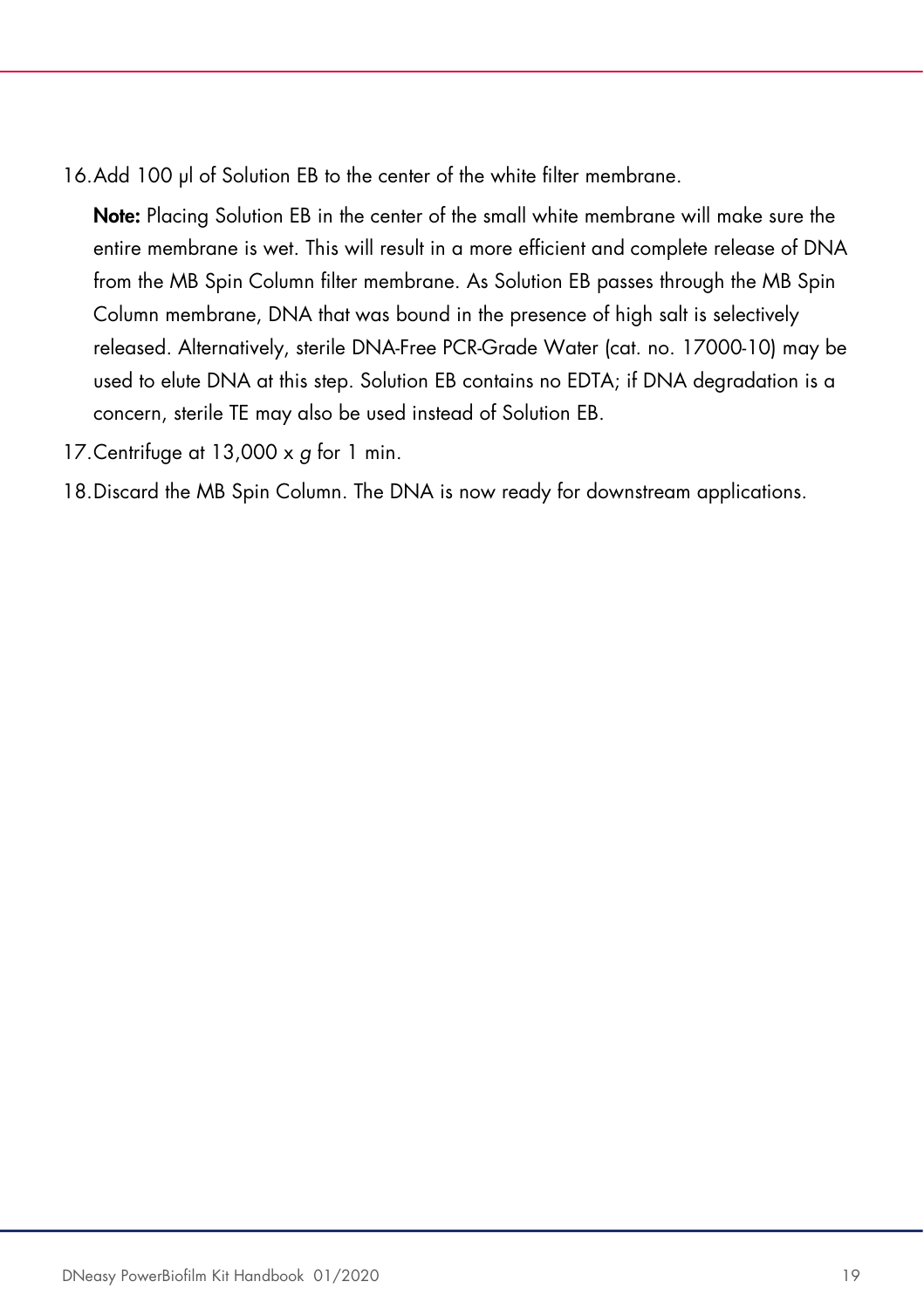### Protocol: QIAvac 24 Plus Vacuum Manifold

#### Important points before starting

- Warm Solution MBL at 55°C for 5-10 min to dissolve precipitates prior to each use. Solution MBL should be used while still warm.
- If Solution MR has precipitated warm at  $55^{\circ}$ C for 5-10 minutes.
- Shake to mix Solution PW before use.
- Use only PowerBiofilm Bead Tubes with this kit.
- For each sample lysate, use one MB Spin Column. Keep the MB Spin Column in the attached 2 ml Collection Tube and continue using the Collection Tube as an MB Spin Column holder until needed for the Vacuum Manifold protocol.
- Label each Collection Tube top and MB Spin Column to maintain sample identity. If the MB Spin Column becomes clogged during the vacuum procedure, switch to the centrifugation protocol.
- You will need to provide 100% ethanol for step 7 of this protocol.

#### Procedure

- 1. Connect the QIAvac 24 Plus to the vacuum source using the QIAvac Connecting System (for more details, refer to the QIAvac 24 Plus Handbook, Appendix A, page 16).
- 2. Insert a VacValve into each Luer slot of the QIAvac 24 Plus that is to be used. Close unused Luer slots with Luer plugs or close the inserted VacValve.
- 3. Insert a VacConnector into each VacValve. Perform this step directly before starting the purification to avoid exposure of VacConnectors to potential contaminants in the air.
- 4. Place an MB Spin Column into each VacConnector on the manifold.
- 5. Transfer 650 µl of lysate (from step 9 of centrifugation protocol) to the MB Spin Column.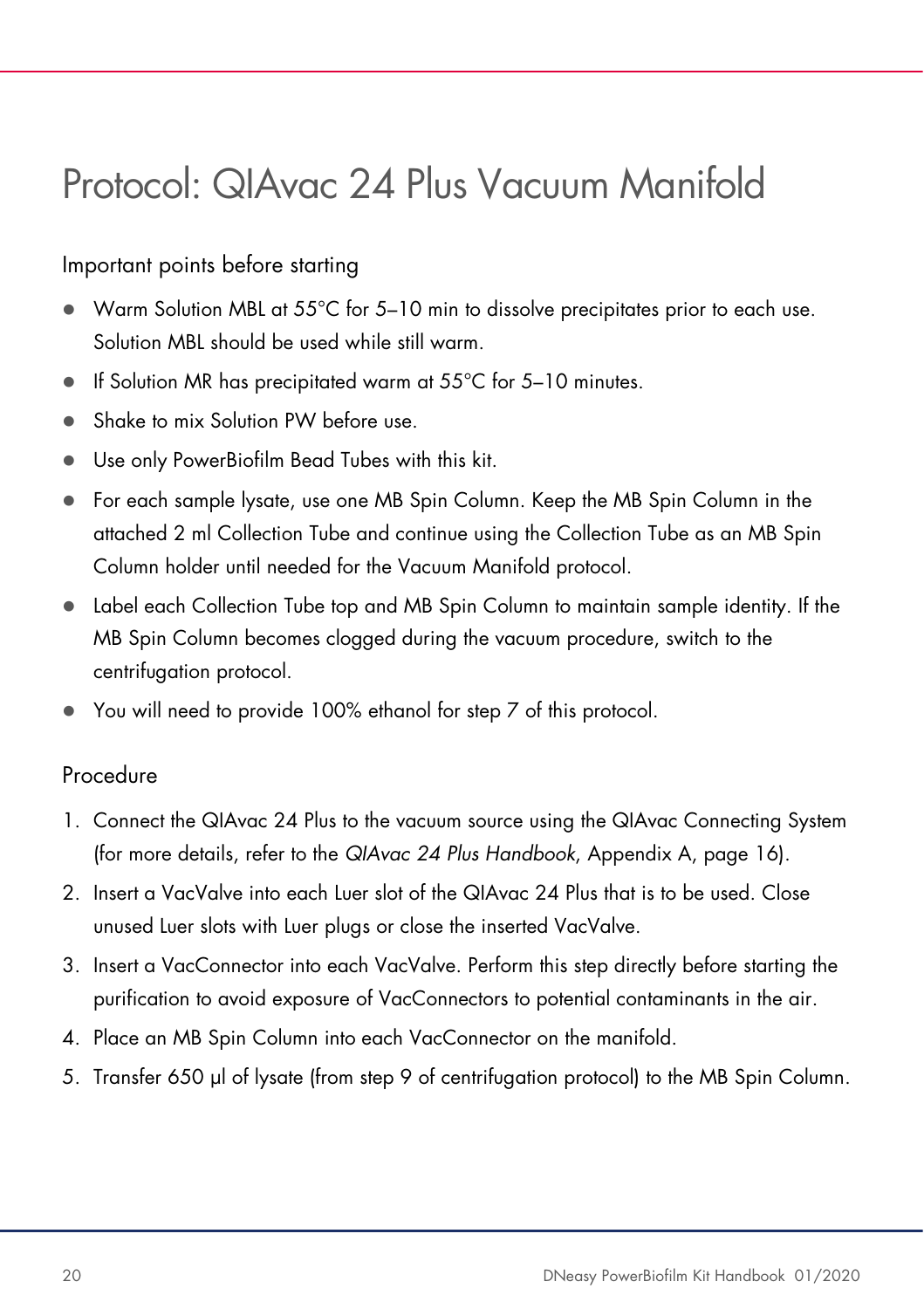6. Turn on the vacuum source and open the VacValve of the port. Hold the tube in place when opening the stopcock to keep the spin filter steady. Allow the lysate to pass through the MB Spin Column. After the lysate has passed through the column completely, load again with 650 µl of lysate. Continue until all of the lysate has been loaded onto the MB Spin column. Close the VacValve that port.

Note: If the MB Spin Columns are filtering slowly, close the ports to samples that have completed filtering to increase the pressure to the other columns.

- 7. Add 800 µl of 100% ethanol to completely fill the MB Spin Column. Open the VacValve while holding the column steady. Allow the ethanol to pass through the column completely. Close the port.
- 8. Add 650 µl of Solution PW to each MB Spin Column. Open the VacValve and apply a vacuum until Solution PW has passed through the column completely. Continue to pull a vacuum for another minute to dry the membrane. Close each port.
- 9. Add 650 µl of ethanol to each MB Spin Column. Open the VacValve and apply a vacuum until the ethanol has passed through the column completely. Continue to pull a vacuum for another minute to dry the membrane. Close each port.
- 10.Turn off the vacuum source and open an unused port to vent the manifold. If all 20 ports are in use, break the vacuum at the source. Make certain that all vacuum pressure is released before performing the next step. It is important to turn off the vacuum at the source to prevent backflow into the columns.
- 11.Remove the MB Spin Column and place in the original labeled 2 ml Collection Tube. Centrifuge at  $13,000 \times q$  for 1 min to completely dry the membrane.
- 12.Transfer the MB Spin Column into a new 2 ml Collection Tube and add 100 µl of Solution EB to the center of the white filter membrane. Alternatively, sterile DNA-Free PCR-Grade Water (cat. no. 17000-10) may be used for elution from the silica spin filter membrane at this step.
- 13. Centrifuge at 13,000  $\times$  g for 1 min at room temperature (15–25°C).
- 14.Discard the MB Spin Column. The DNA is now ready for downstream applications.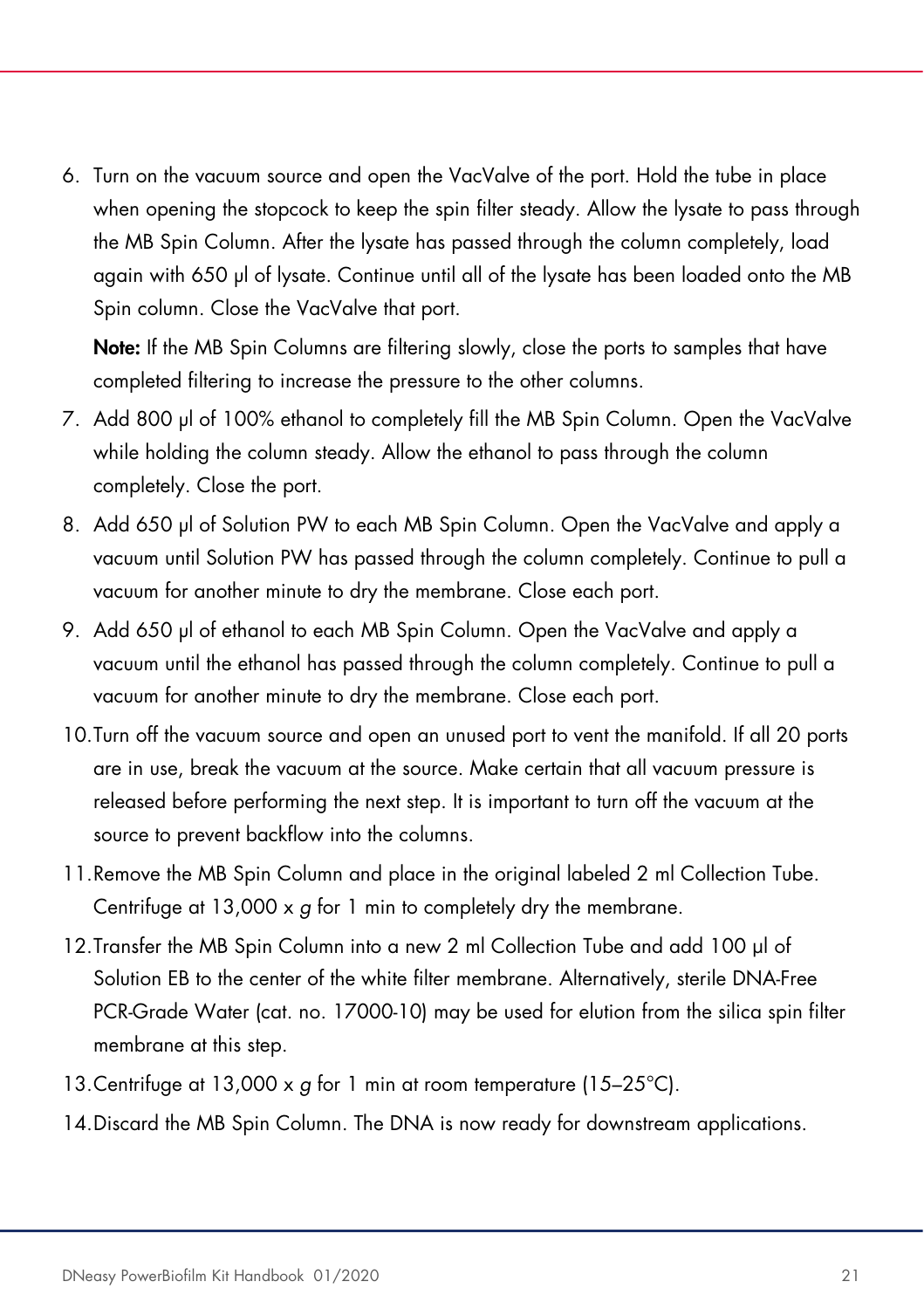### Troubleshooting Guide

This troubleshooting guide may be helpful in solving any problems that may arise. For more information, see also the Frequently Asked Questions page at our Technical Support Center: www.qiagen.com/FAQ/FAQList.aspx. The scientists in QIAGEN Technical Services are always happy to answer any questions you may have about either the information and/or protocols in this handbook or sample and assay technologies. For contact information, visit www.qiagen.com.

#### Comments and suggestions

#### DNA

| a)           | DNA floats out of<br>well when loading<br>a gel | This usually occurs because residual ethanol remains in the<br>final sample. Avoid transferring any ethanol to the elution<br>step.<br>Ethanol precipitation (described in "Concentrating eluted<br>DNA") is the best way to remove residual ethanol.<br>If you live in a humid climate, you may experience<br>increased difficulty drying the MB Spin Column membrane.<br>Increase the centrifugation time at step 14 by another minute<br>or until no visible moisture remains on the membrane.                                                                                           |
|--------------|-------------------------------------------------|---------------------------------------------------------------------------------------------------------------------------------------------------------------------------------------------------------------------------------------------------------------------------------------------------------------------------------------------------------------------------------------------------------------------------------------------------------------------------------------------------------------------------------------------------------------------------------------------|
| $\mathsf{b}$ | Concentrating<br>eluted DNA                     | The final volume of eluted DNA will be 100 µl. The DNA<br>may be concentrated by adding 5-10 µl of 3 M NaCl and<br>inverting 3-5 times to mix. Next, add 100 µl of 100% cold<br>ethanol and invert $3-5$ times to mix. Incubate at $-30^{\circ}$ C to<br>$-15^{\circ}$ C for 30 minutes and centrifuge at 10,000 x g for<br>5 minutes at room temperature (15-25°C). Decant all liquid.<br>Briefly dry residual ethanol in a speed vac or ambient air.<br>Avoid over-drying the pellet or resuspension may be difficult.<br>Resuspend precipitated DNA in desired volume of Solution<br>EB. |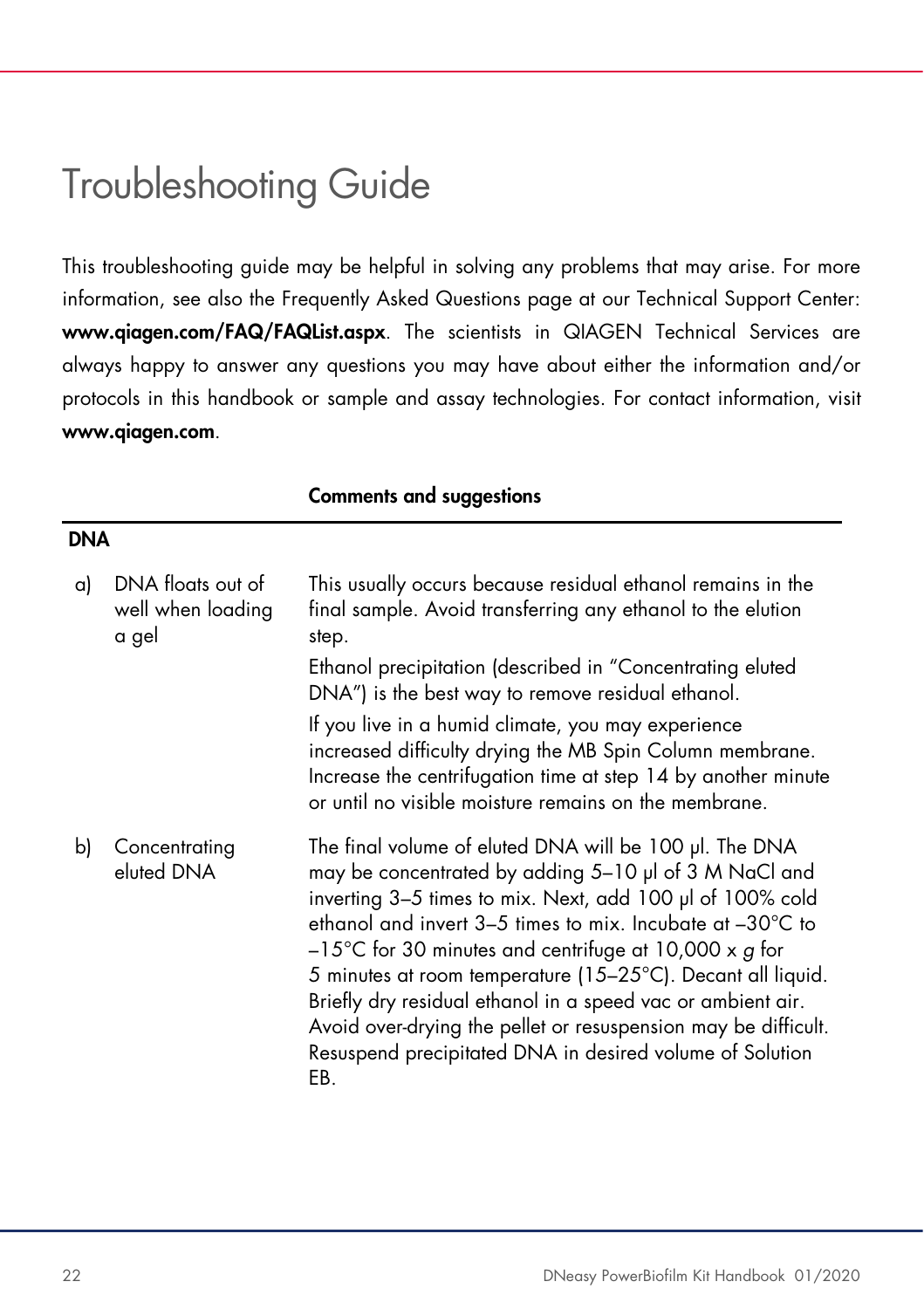### Comments and suggestions

L.

| c) | Storing DNA                                                                 | DNA is eluted in Solution EB (10 mM Tris) and must be<br>stored at $-30^{\circ}$ C to $-15^{\circ}$ C or $-90^{\circ}$ C to $-65^{\circ}$ C to prevent<br>degradation. DNA can be eluted in TE without loss, but the<br>EDTA may inhibit downstream reactions, such as PCR and<br>automated sequencing. DNA may also be eluted in sterile,<br>DNA-Free PCR-Grade Water (cat. no. 17000-10).                                                 |
|----|-----------------------------------------------------------------------------|---------------------------------------------------------------------------------------------------------------------------------------------------------------------------------------------------------------------------------------------------------------------------------------------------------------------------------------------------------------------------------------------------------------------------------------------|
| d) | DNA does not<br>amplify or it has<br>reduced<br>amplification<br>efficiency | Biofilms with high concentrations of humic substances and<br>other contaminants may yield DNA with some inhibitor<br>carryover, which can prevent target sequences from<br>amplifying during PCR. Under such circumstances, the<br>template DNA can be diluted one or several fold for<br>successful PCR. For additional preps of the same or similar<br>sample type, use 200 µl of<br>Solution IRS at step 6 to avoid inhibitor carryover. |
| e) | Low $A_{260/230}$ ratios                                                    | A <sub>260/230</sub> readings are one measure of DNA purity. For<br>samples with low biomass, which could lead to low DNA<br>yields (<20 $\log/\mu$ ), this ratio may fall below 1.5. The<br>A <sub>260/230</sub> ratio is not an indicator of DNA integrity or<br>amplification potential. Ethanol precipitation with<br>resuspension in a smaller volume to concentrate the DNA<br>may help to improve the $A_{260/230}$ ratio.           |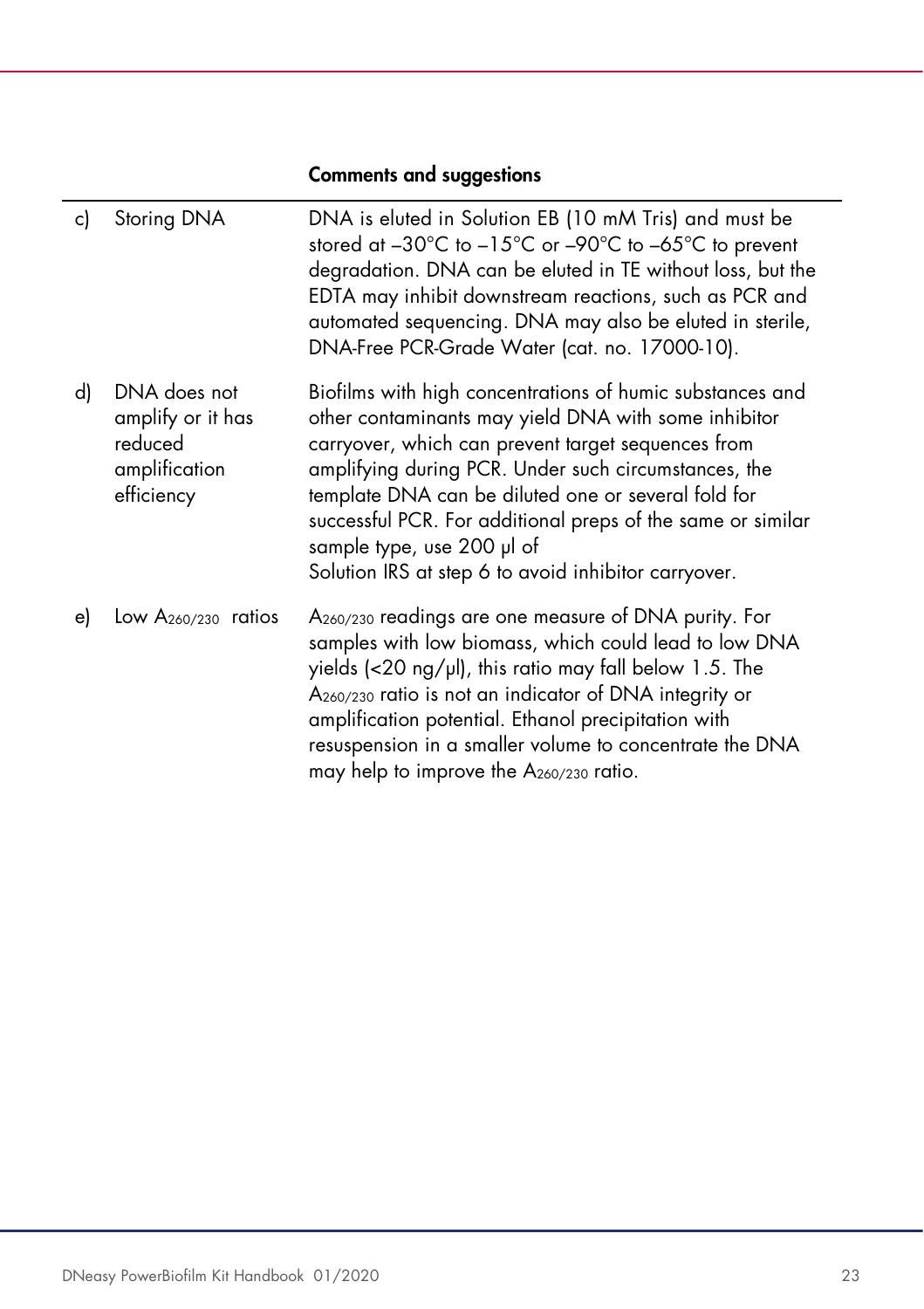| f) | Low or no DNA<br>yields                   | Yields may be significantly reduced if too much starting<br>material is used, if samples are bead beaten for too long or<br>if PowerBiofilm Bead Tubes are not used. To avoid sample<br>loss:                                                                                                                                                                                                                                                                                                                     |  |
|----|-------------------------------------------|-------------------------------------------------------------------------------------------------------------------------------------------------------------------------------------------------------------------------------------------------------------------------------------------------------------------------------------------------------------------------------------------------------------------------------------------------------------------------------------------------------------------|--|
|    |                                           | Do not use more sample than the specified range<br>$\bullet$<br>$(0.05 - 0.20$ g).                                                                                                                                                                                                                                                                                                                                                                                                                                |  |
|    |                                           | Reduce bead beating time for homogenization. For most<br>$\bullet$<br>biofilms 30 seconds is optimal. Tougher samples, such<br>as microbial mats, may require longer bead beating<br>times. When using the Vortex Adapter, no time<br>adjustment is necessary unless you are processing more<br>than 12 preps using the 24-place Vortex Adapter. In this<br>case run for an additional 5-10 minutes.<br>Do not use any other bead tube except the PowerBiofilm<br>$\bullet$<br>Bead Tubes provided with this kit. |  |
|    | Sample processing                         |                                                                                                                                                                                                                                                                                                                                                                                                                                                                                                                   |  |
| a) | Amount of starting<br>material to process | The DNeasy PowerBiofilm Kit is designed to process 0.05 to<br>0.2 g of biofilm or microbial mat material. The actual<br>amount will depend on the type of biofilm and microbial<br>density. If supernatant amounts fall under the range<br>provided in step 5 of the protocol, then DNA yields will not<br>be optimal and less sample material should be used. A<br>recommended starting amount is<br>0.1 to 0.15 g. For examples of expected yields, please see<br>Appendix A.                                   |  |
| b) | Forgetting to warm<br>Solution MBL        | If Solution MBL is not warmed prior to use, continue with the<br>protocol. You will still obtain DNA, but yields may not be<br>optimal.                                                                                                                                                                                                                                                                                                                                                                           |  |

#### Comments and suggestions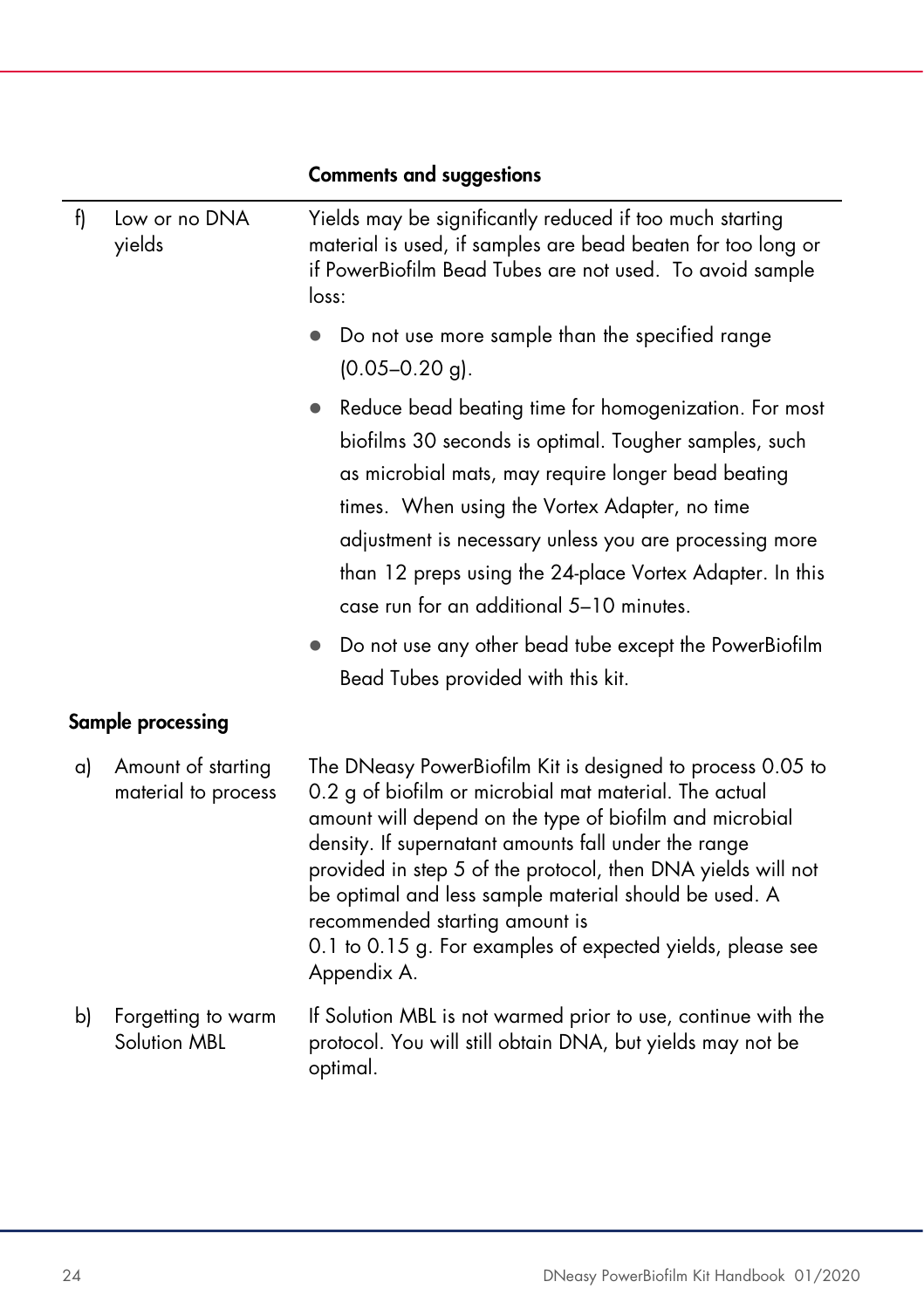#### Comments and suggestions

c) MB Spin Columns become clogged during Vacuum Manifold protocol Some sample lysates may be too viscous to move through the MB Spin Column filter membrane under vacuum. If this occurs, switch to the centrifugation protocol.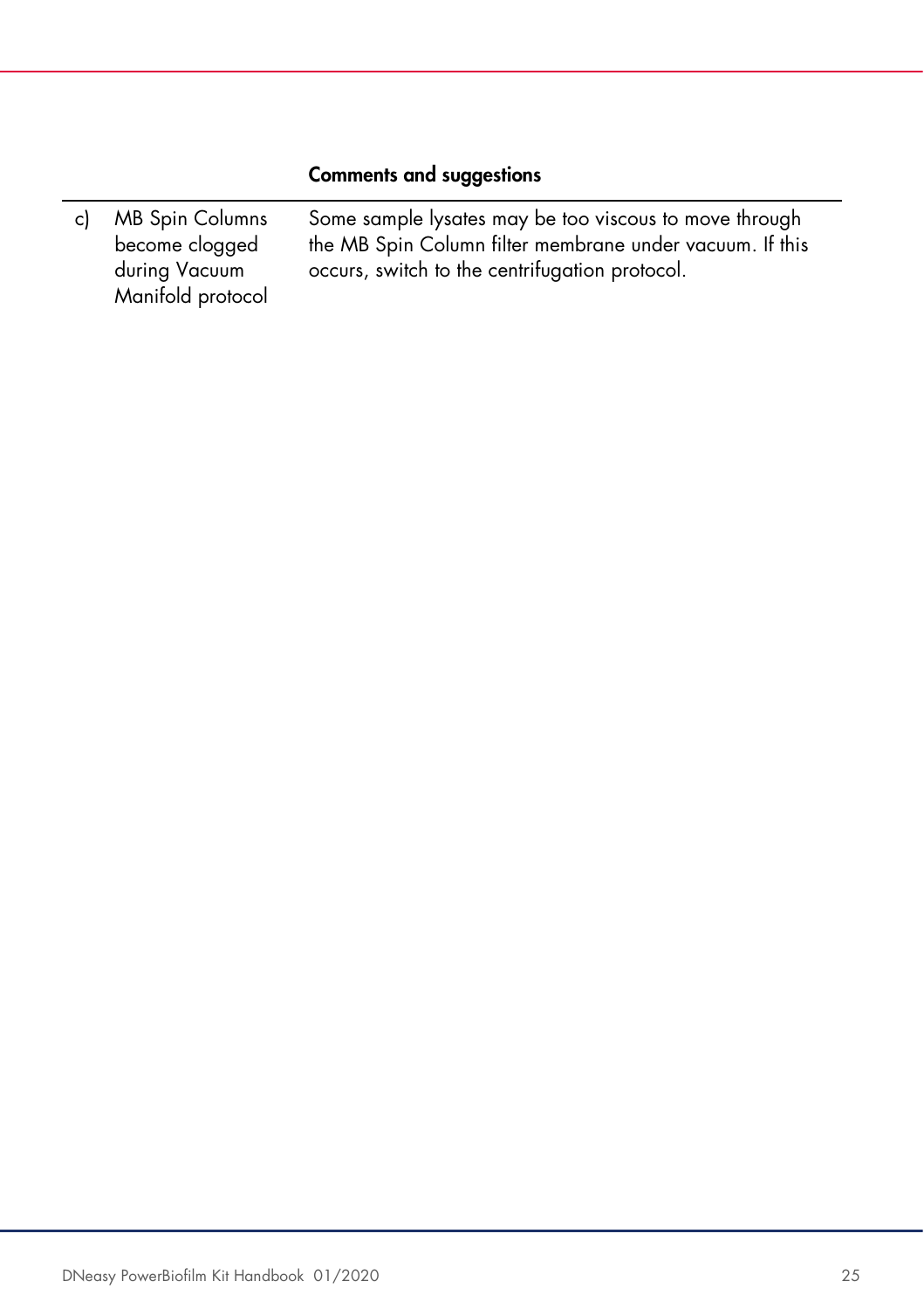### Appendix A: Expected DNA Yields

DNA yields will vary depending on the type of biofilm being processed. Yields may also vary between samples of the same biofilm due to differences in their structures. Examples of expected yields are provided as a reference in Table 2 (below). Due to the diversity of biofilm sample types, yields may fall outside of the examples provided.

| <b>Biofilm type</b>                  | Sample amount (g) | DNA yield $(ng/\mu))$ |
|--------------------------------------|-------------------|-----------------------|
| Sink pipe                            | 0.20              | 94-198                |
| Lagoon rocks                         | 0.15              | 100-150               |
| Phototrophic biofilm (microbial mat) | 0.15              | 54-130                |
|                                      | 0.10              | 70-76                 |
|                                      | 0.05              | $37 - 50$             |
| Stream rocks                         | < 0.05            | $4 - 11$              |
| Bioreactor                           | 0.25              | 56-130                |
| Button thrombolites (microbial mat)  | 0.25              | $1 - 15$              |
| Gypsum crust                         | 0.20              | $15 - 28$             |

Table 2. Expected DNA yields using the DNeasy PowerBiofilm Kit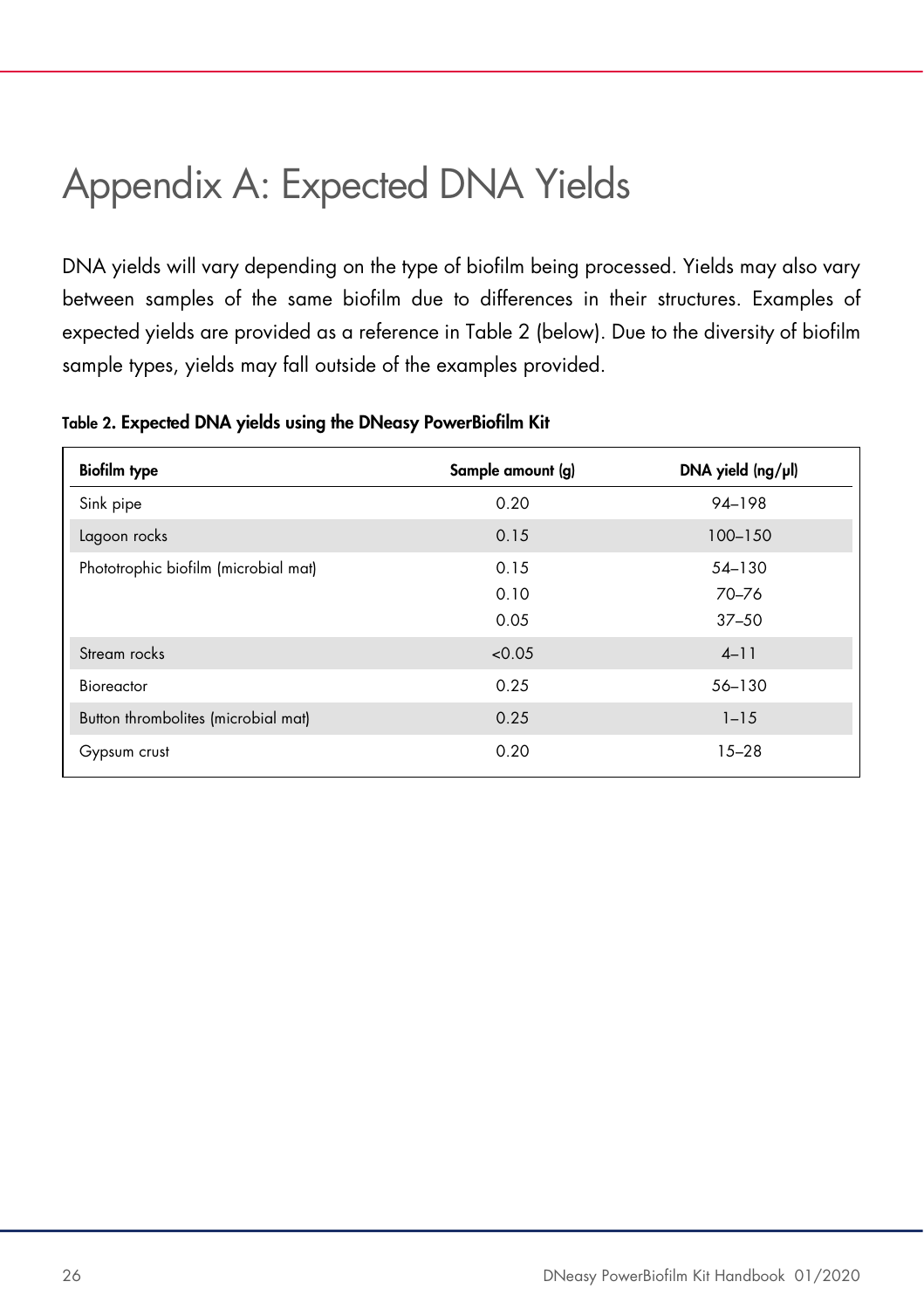### Ordering Information

| Product                                        | <b>Contents</b>                                                                                                                                              | Cat. no.    |
|------------------------------------------------|--------------------------------------------------------------------------------------------------------------------------------------------------------------|-------------|
| <b>DNeasy</b><br>PowerBiofilm Kit<br>(50)      | For isolation of high-quality, pure DNA from<br>biofilm samples                                                                                              | 24000-50    |
| <b>QIAGEN</b> spin-column kits                 | QIAcube Connect - for fully automated nucleic acid extraction with                                                                                           |             |
| QIAcube Connect*                               | Instrument, connectivity package, 1-year<br>warranty on parts and labor                                                                                      | Inquire     |
| Starter Pack,<br><b>QIAcube</b>                | Filter-tips, 200 µl (1024), 1000 µl filter-tips<br>(1024), 30 ml reagent bottles (12), rotor<br>adapters (240), elution tubes (240), rotor<br>adapter holder | 990395      |
| <b>Related products</b>                        |                                                                                                                                                              |             |
| RNeasy®<br>PowerBiofilm Kit<br>(50)            | For the isolation of high quality total RNA from<br>biofilm samples                                                                                          | 25000-50    |
| Vortex Adapter for<br>24 (1.5-2.0 ml)<br>tubes | For vortexing 1.7 ml or 2 ml tubes using the<br>Vortex-Genie® 2 Vortex                                                                                       | 13000-V1-24 |
| PowerLyzer 24<br>Homogenizer                   | For complete lysis and homogenization of any<br>biological sample                                                                                            | 13155       |

\* All QIAcube Connect instruments are provided with a region-specific connectivity package, including tablet and equipment necessary to connect to the local network. Further, QIAGEN offers comprehensive instrument service products, including service agreements, installation, introductory training and preventive subscription. Contact your local sales representative to learn about your options.

For up-to-date licensing information and product-specific disclaimers, see the respective QIAGEN kit handbook or user manual. QIAGEN kit handbooks and user manuals are available at www.qiagen.com or can be requested from QIAGEN Technical Services or your local distributor.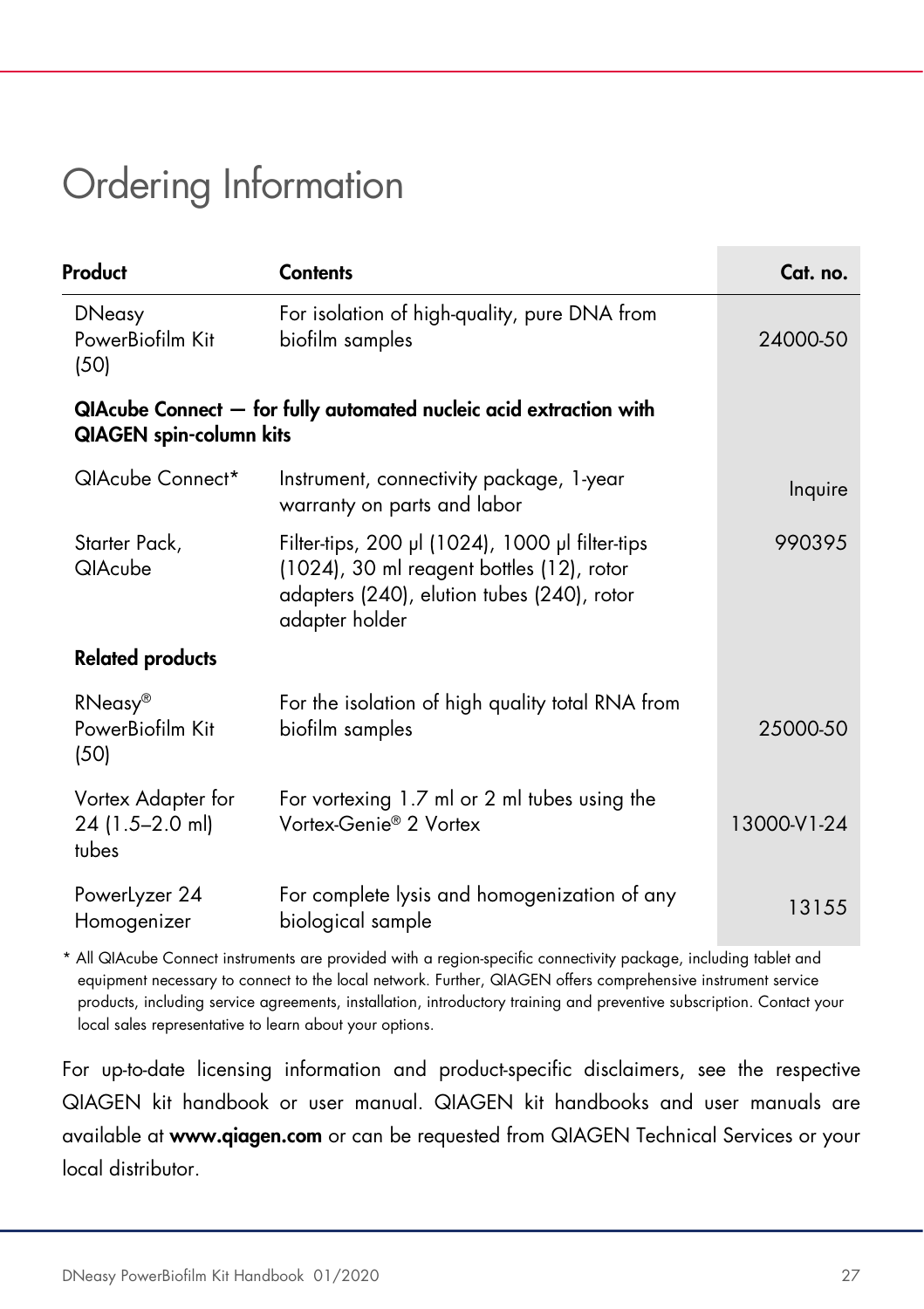### Document Revision History

| Date         | Changes                                                                  |
|--------------|--------------------------------------------------------------------------|
| January 2020 | Updated text, ordering information and intended use for QIAcube Connect. |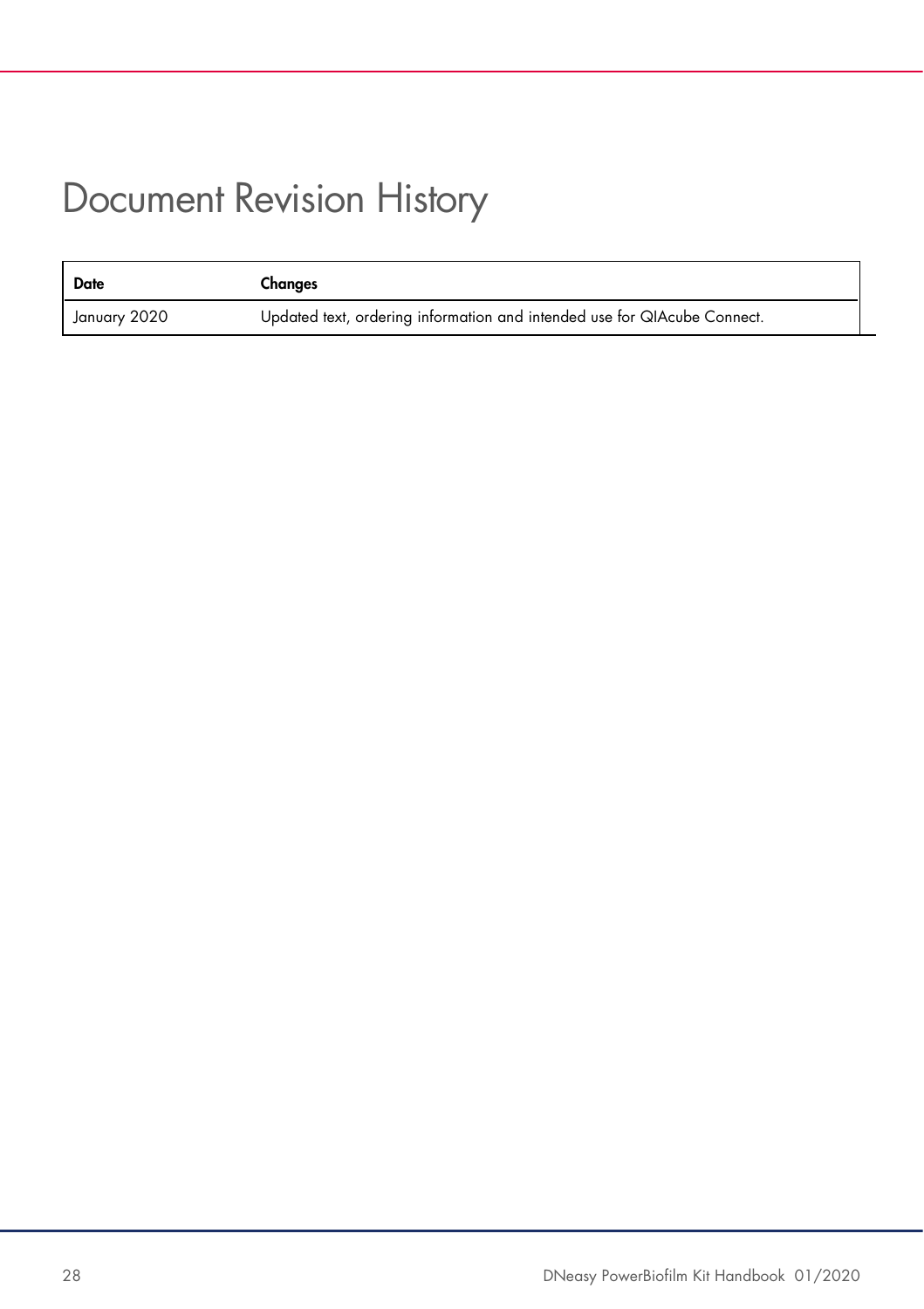**Notes**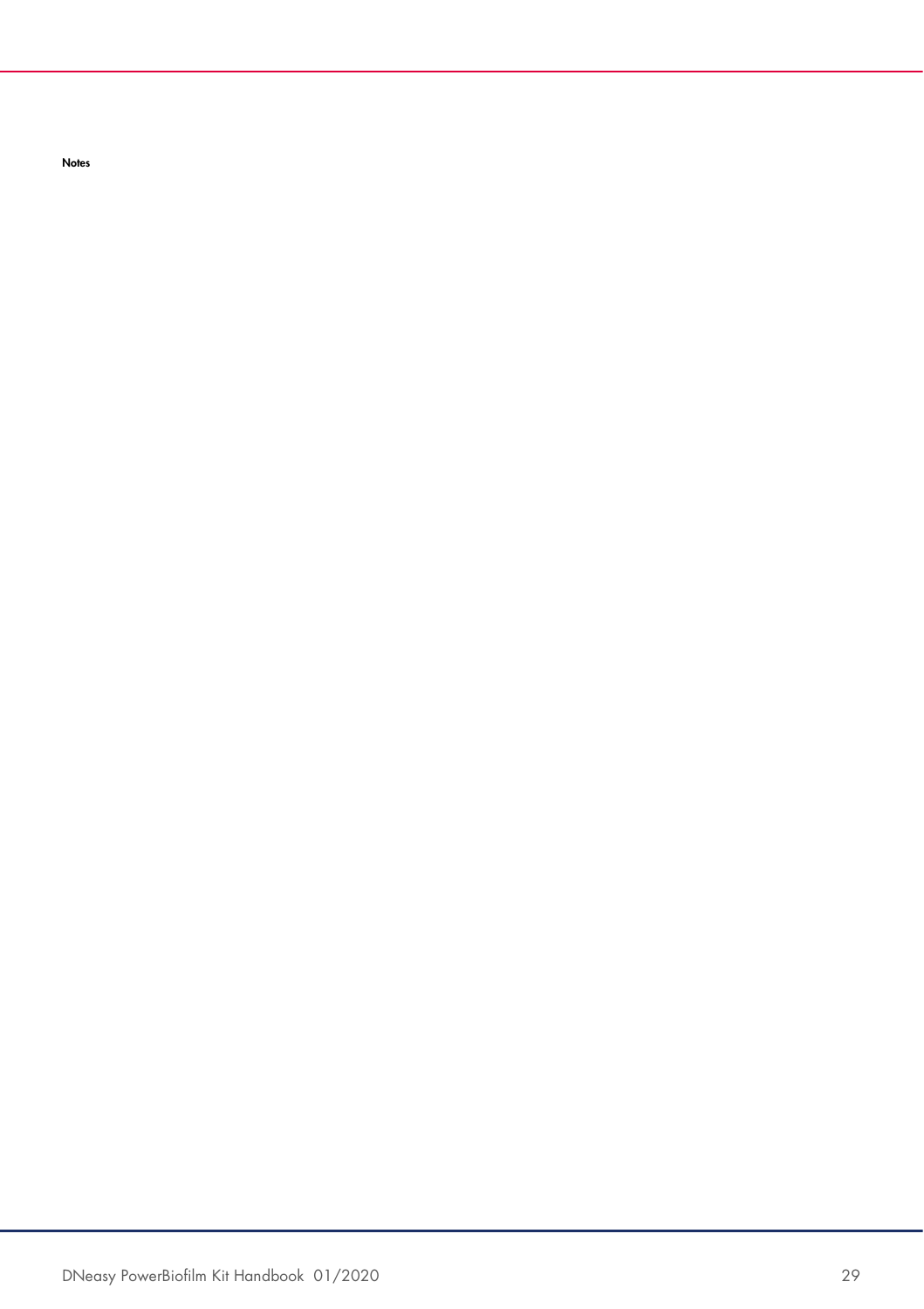**Notes**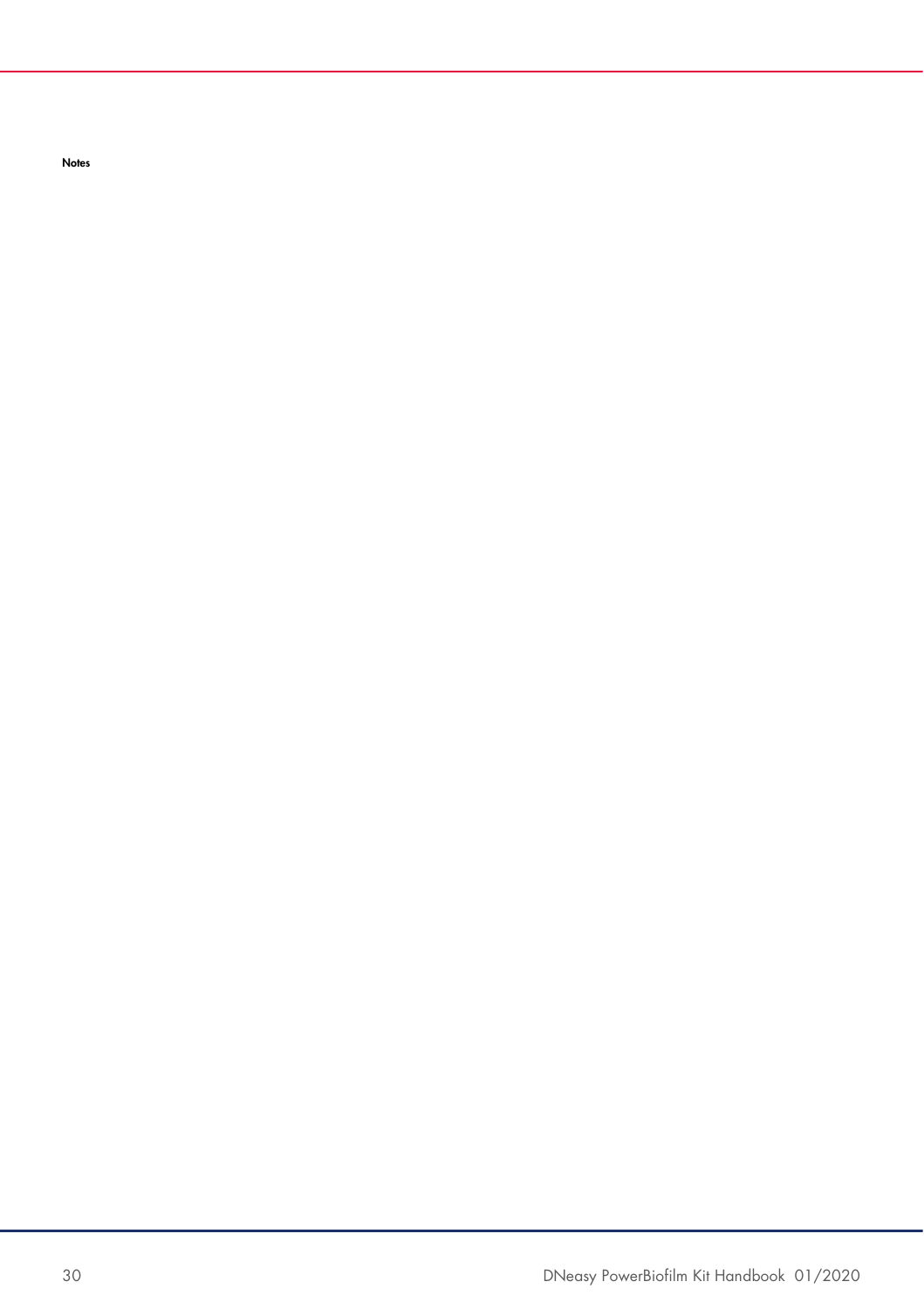#### Limited License Agreement for DNeasy PowerBiofilm Kit

Use of this product signifies the agreement of any purchaser or user of the product to the following terms:

- 1. The product may be used solely in accordance with the protocols provided with the product and this handbook and for use with components contained in the kit only. QIAGEN grants no license under any of its intellectual property to use or incorporate the enclosed components of this kit with any components not included within this kit except as described in the protocols provided with the product, this handbook, and additional protocols available at www.qiagen.com. Some of these additional protocols have been provided by QIAGEN users for QIAGEN users. These protocols have not been thoroughly tested or optimized by QIAGEN. QIAGEN neither guarantees them nor warrants that they do not infringe the rights of third-parties.
- 2. Other than expressly stated licenses, QIAGEN makes no warranty that this kit and/or its use(s) do not infringe the rights of third-parties.
- 3. This kit and its components are licensed for one-time use and may not be reused, refurbished, or resold.
- 4. QIAGEN specifically disclaims any other licenses, expressed or implied other than those expressly stated.
- 5. The purchaser and user of the kit agree not to take or permit anyone else to take any steps that could lead to or facilitate any acts prohibited above. QIAGEN may enforce the prohibitions of this Limited License Agreement in any Court, and shall recover all its investigative and Court costs, including attorney fees, in any action to enforce this Limited License Agreement or any of its intellectual property rights relating to the kit and/or its components.

For updated license terms, see www.qiagen.com.

Trademarks: QIAGEN®, Sample to Insight®, QIAcube®, DNeasy®, Inhibitor Removal Technology®, PowerBiofilm®, PowerLyzer®, QIAvac®, RNeasy® (QIAGEN Group); Precellys® (Bertin Instruments); FastPrep® (MP Biomedicals); Vortex-Genie® (Scientific Industries). Registered names, trademarks, etc. used in this document, even when not specifically marked as such, may still be legally protected.

HB-2274-002 © 2020 QIAGEN, all rights reserved.